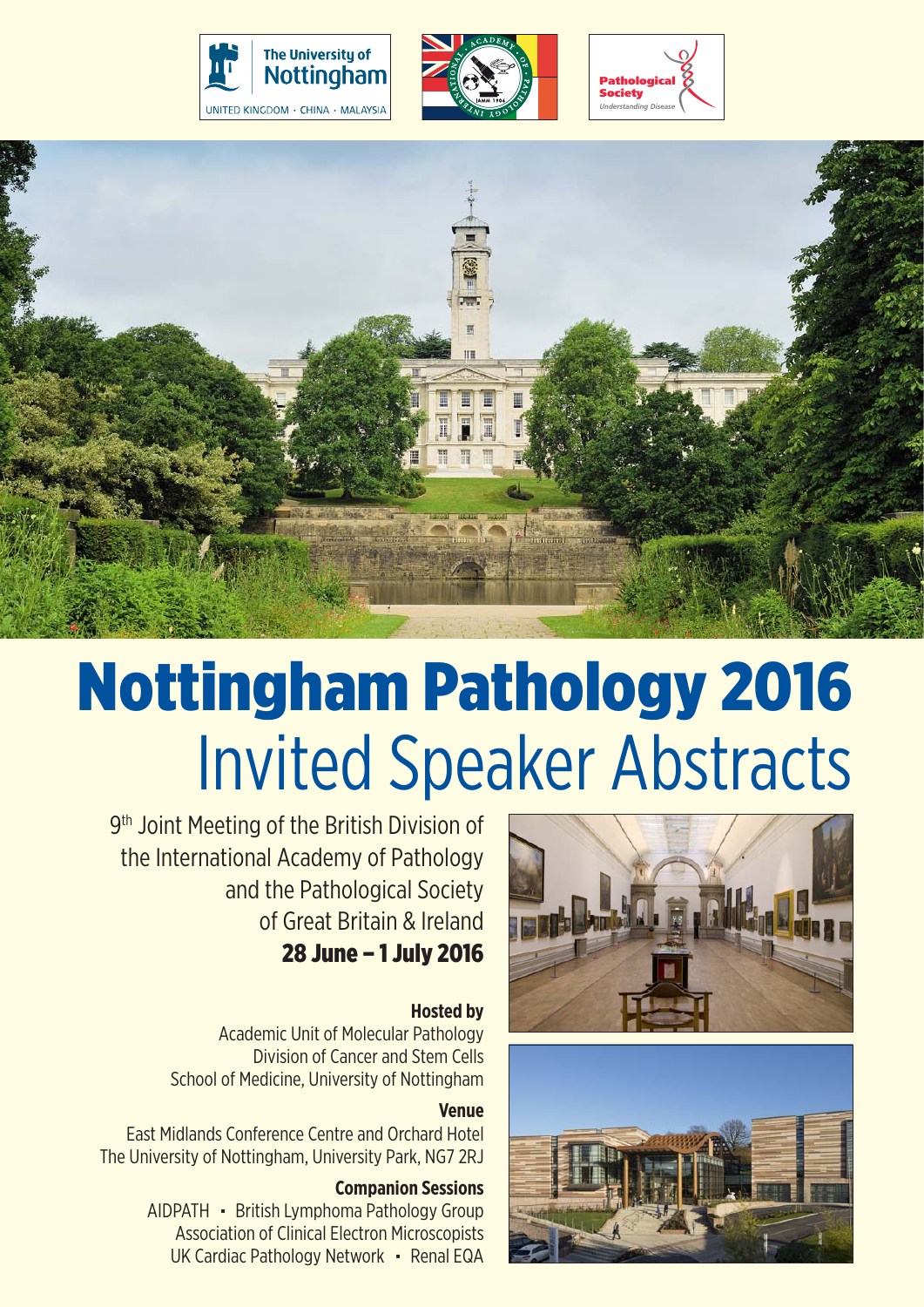#### KEY

 $(P)$  = Presenter

#### Presenter's Index

To be found at the end of this document, after the abstract listings.

#### Programme acknowledgements

© 2016

This Programme is jointly published by: The British Division of the International Academy of Pathology and The Pathological Society of Great Britain & Ireland

#### **Cover picture credits:**

The publishers wish to thank the following for granting permission to use their photographs: Top/Main picture . . . . . . . . . . . . . . . . . . . . . . . . Photographer – Gerry Molumby Lower two pictures . . . . . . . . . . . . . . . . . . . . . Experience Nottinghamshire

This publication was designed and printed in England by Byte & Type Limited, Birmingham (Tel: 0333 666 4321)

2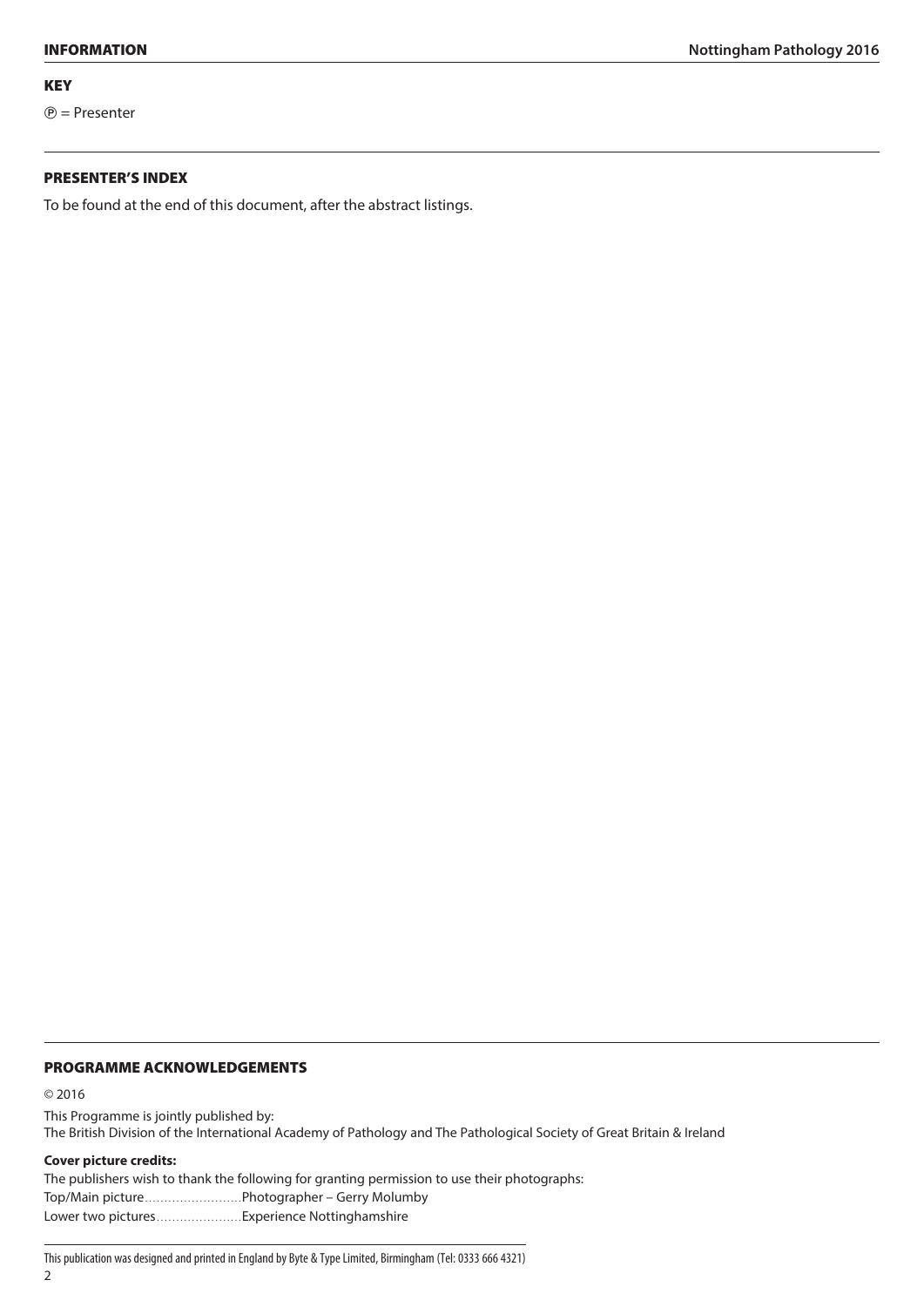#### **Early Detection Biomarkers and Risk Estimation Models for Ovarian Cancer**

#### MR Russell<sup>1</sup>; A D'Amato<sup>1</sup>; A Gentry-Maharaj<sup>2</sup>; A Ryan<sup>2</sup>; J Kalsi<sup>2</sup>; U Menon<sup>2</sup>; I Jacobs<sup>3</sup>;<sup>®</sup> RLJ Graham<sup>1</sup>

<sup>1</sup>University of Manchester, Manchester, UK; <sup>2</sup>University College London, London, UK;<br><sup>3</sup>University of New South Wales, Sydney, Australia *University of New South Wales, Sydney, Australia*

**Purpose of Study:** There are many issue within the field of biomarker discovery, we will focus on our experience of working with clinical serum samples from biobanks. We will present a recent study we carried out on the identification of early detection ovarian cancer (OC) biomarkers. OC has the highest mortality of all gynaecological cancers. Early diagnosis offers an approach to achieving better outcomes for patients. **Methods:** Using mass spectrometry and immunoassays we conducted a blindedevaluation of prospectively collected preclinical serum from participants in the multimodal group of the UK Collaborative Trial of Ovarian Cancer Screening. **Summary of Results:** Using isobaric tags (iTRAQ) we identified proteins differentially expressed between OC cases and controls. A second targeted mass spectrometry analysis of twenty of these candidates using SWATH identified Protein Z as a potential early detection biomarker for OC. This was further validated by ELISA analysis in 482 serial serum samples, from 80 individuals, 49 OC cases and 31 controls, spanning up to 7 years prior to diagnosis.

**Conclusion:** Our work demonstrated that Protein Z is a novel independent early detection biomarker for Type I and Type II ovarian cancer; which can discriminate between both types. Protein Z also adds to CA125 and potentially the Risk of ovarian Cancer algorithm in the detection of both subtypes. We will also discuss some of our preliminary work on building risk estimation models for early detection of OC.

### **S2 Molecular Stratification of Vulval Cancer and its Precursors**

P CS Herrington

*University of Edinburgh, Edinburgh, UK*

There are two distinct forms of vulval intraepithelial neoplasia (VIN). Usual-type VIN (uVIN) occurs in younger women, and is associated with infection with high-risk human papillomavirus (HPV) types and hence with neoplasia at other anogenital sites. The terms low-grade and high—grade squamous intraepithelial lesion (LSIL and HSIL respectively) are recommended for these HPV-associated lesions. Associated squamous cell carcinomas (SCCs) are generally of warty or basaloid type. Differentiated type VIN (dVIN), by contrast, occurs in older women, is not typically associated with HPV infection but rather shows a clinico-pathological association with lichen sclerosus and HPV-negative keratinizing SCC. The HPV-related biology of uVIN/SIL is relatively well understood, and there is good evidence for the diagnostic use of p16 immunohistochemistry (a surrogate marker of high-risk HPV infection when used in the correct context) to identify these lesions. However, dVIN is a more problematic diagnosis and its biology is much less clear. The reported association with *TP53* mutation is inconsistent: *TP53* mutations are neither unique to dVIN nor found in all dVINs. Moreover, a large worldwide study found that, although HPV was more prevalent in basaloid vulval SCC, keratinising SCCs were not infrequently HPV-positive. In addition, whilst the vast majority of uVIN/SIL contained HPV, viral DNA was also found in almost half of 'dVINs'. The relationship between HPV infection and the two morphological categories of VIN/SIL and SCC is therefore not absolute, and it may be more appropriate to classify VIN/SIL and SCC primarily according to HPV status. However, even if the two pathways are identified on the basis of the presence or absence of HPV, there is still a need for specific markers of the non-HPV-associated pathway (true dVIN) in order to distinguish it from non-neoplastic squamous mimics.

# **S3**

#### **Cervical Neoplasia: Mechanisms of Disease Progression, Biomarkers and Therapeutic Targets**

P J Doorbar

*University of Cambridge, Cambridge, UK*

In most cases, cervical neoplasia results from infection by 'high-risk' (hr) human papillomaviruses (HPV) , with these viruses being responsible for the vast majority of cervical cancers. Despite this association, hr HPV types are in fact extremely prevalent in the general population, and in most individuals, cause only asymptomatic lesions that regress after a period of months or years. The development of neoplasia is influenced by the epithelial site of infection, with cancer pdeveloping over time in lesions where viral gene expression is deregulated. Deregulation is influenced by the cellular microenvironment, and occurs at different frequencies depending on whether the site of infection is the ectocervix, the cervical transformation zone, or the columnar/reserve cells of the endocervix. Current thinking suggests that aberrant viral gene expression occurs at other sites where hr HPV infections cause cancer, such as the anal transformation zone and the tonsillar crypts, with cancer progression depending ultimately on the accumulation of genetic changes in the host cell chromosome. A general unifying general principle therefore, is that deregulated viral gene expression causes neoplasia, and that this predisposes to cancer progression in individuals who are persistently infected. Advances in our understanding of HPV-associated neoplasia have impacted disease management, thorough the introduction of prophylactic vaccines and through advances in cervical screening. Cervical screening is an important intervention strategy, that will be used alongside vaccination for the foreseeable future, although we expect that standard pathology analysis will be replaced by molecular pathology analysis based on our growing understanding of HPV biology. Although we still lack therapeutic agents that can cure HPV in both low and high-grade lesions, our increasing understanding of the molecular processes affected by these viruses is now suggesting new approaches for treatment.

# **S4**

# **Molecular Pathology of Endometrial Cancer**

P MJ Arends

*University of Edinburgh, Edinburgh, UK*

A new molecular pathology-based classification system for endometrial cancer was proposed by The Cancer Genome Atlas (TCGA) research network (2013), using an integrated genomic, transcriptomic and proteomic characterisation of >370 endometrial adenocarcinomas. They were classified into 4 groups: (1) ultramutated cancers with DNA polymerase epsilon (POLE) proofreading mutations; (2) hypermutated cancers with defective mismatch repair (dMMR) and microsatellite instability (MSI); (3) endometrial cancers with a low frequency of DNA somatic copy number alterations (SCNA); (4) endometrial cancers with a high frequency of SCNA, but a low mutation rate, with frequent TP53 mutations and low ER and PR levels. The fourth SCNA-high group (26%) included the uterine serous and serousrelated carcinomas, and  $\approx$ 25% of the endometrioid carcinomas that were originally morphologically classified as high-grade endometrioid adenocarcinomas. The cancers in the first three groups were almost all endometrioid carcinomas, with TCGA group (1) ultramutated cancers (7%) having a very high DNA mutation rate due to proofreading mutations in the POLE enzyme resulting in misincorporation of incorrect nucleotides during DNA replication, particularly C-to-A base changes. TCGA group (2) hypermutated cancers (28%) had a high DNA mutation rate due to defective DNA mismatch repair from acquired silencing of MLH1 expression due to promoter methylation, and these tumours were characterised by microsatellite instability. TCGA group (3) cancers (39%) had a low frequency of SCNAs and a low mutation rate, but mutations in a range of cancer genes including PTEN, CTNNB1, PIK3CA, PIK3R1, KRAS, ARID1A and ARID5B. This molecular pathology-based classification system was recommended for future clinical trials and post-surgical adjuvant treatment discussions, particularly for patients with aggressive tumours or group (2) dMMR/MSI tumours potentially responsive to immune checkpoint blockade.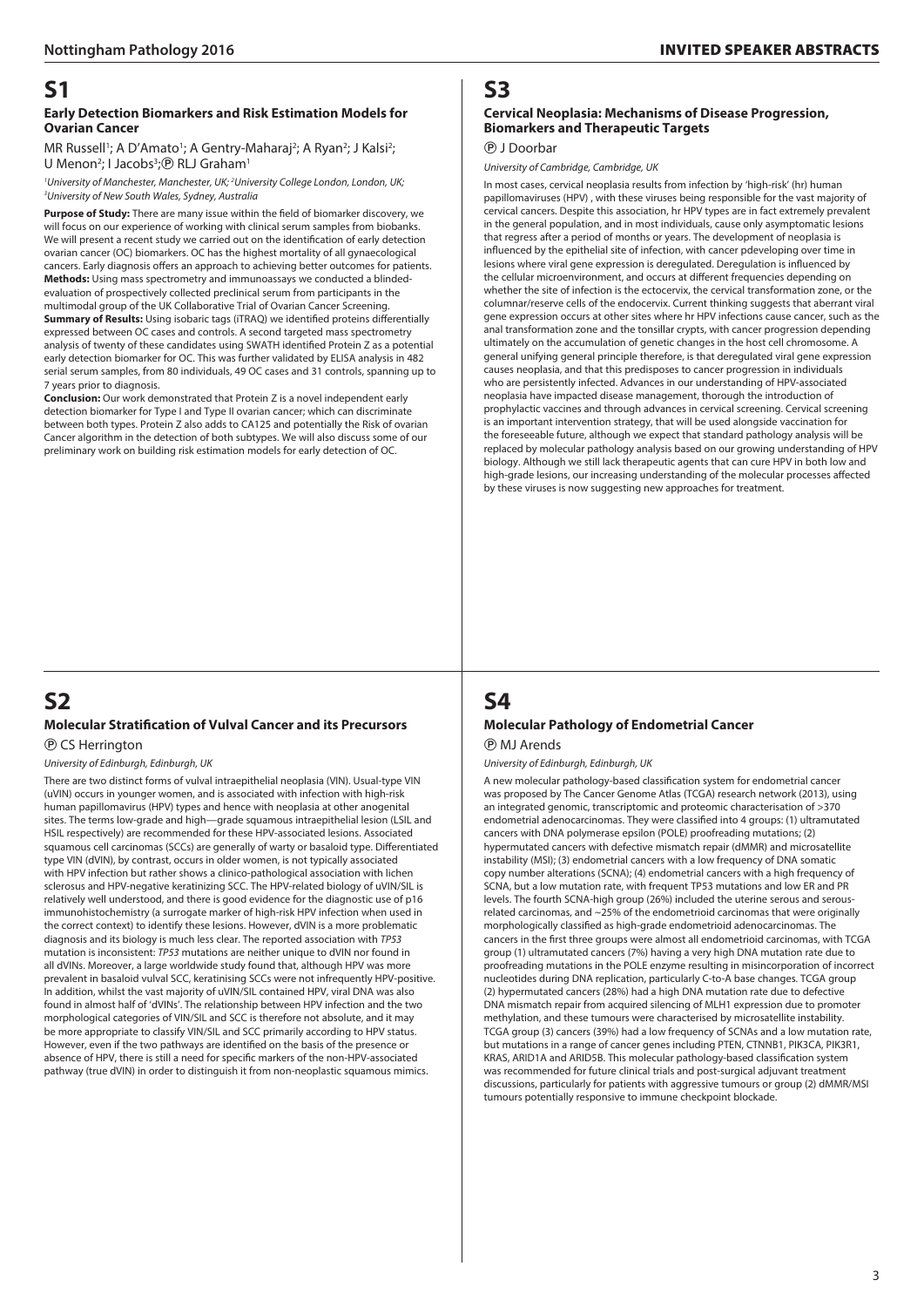#### **Immunotherapy, Lung Cancer and Pathology**

#### P KM Kerr

*Aberdeen University Medical School, Aberdeen, UK*

PD-1:PD-L1 interaction are one of the main ways in which lung cancer cells downregulate the immune response to tumour cell antigens, thus avoiding tumour immune elimination. The introduction of immune checkpoint inhibitors which prevent the negative regulatory effects of PD-1:PD-L1 binding has been a step-change in lung cancer therapeutics. Therapeutic trials of at least five such agents (monoclonal antibodies directed against either PD-1 or PD-L1) have consistently shown response rates (ORR) of approximately 10 – 30% when used in second or greater line, and these ORR are now translating into survival benefit for patients. With one exception, these trials have also shown better outcomes for patients whose tumours express, to varying degrees, PD-L1 protein assessed by immunohistochemistry (IHC). It is important to note that, whilst the PD-L1 positive groups show ORR of approx. 20-50% depending on drug and expression level, responses are still seen in patients deemed PD-L1 negative by IHC testing. This has called into question the validity of PD-L1 IHC as a biomarker. Nonetheless, pathologists now face the prospect of reading anti-PD-L1 IHC as a selective biomarker for immune checkpoint inhibitor therapy in lung cancer. Our problem is that in the clinical trials for each drug so far studied, a different PD-L1 IHC assay has been used, requiring different staining platforms. Furthermore, definitions of a 'positive' test vary between the drug-assay combinations. Little is known about how comparable, or different, these assays are, and even less about the adequacy, in this predictive setting, of any laboratory developed lest (LDT) that might use alternative anti-PD-L1 IHC clones and detection chemistry. It remains to be seen whether or not it is safe to select a patient for a particular treatment, based upon either an alternative assay or an LDT, none of which were validated in the original clinical trial. Or indeed, whether alternative biomarkers can be identified.

#### **S6 Diagnostic Pathology of Lung Cancer in 2016: Managing the Challenge and Getting the Answers**

P JR Gosney

#### *Royal Liverpool University Hospital, Liverpool, UK*

The approach to the diagnosis, classification and analysis of lung cancer has changed beyond all recognition in the last decade. This revolution, which is still gathering momentum, is being driven by the continuing development of drugs that are active against particular sub-groups of lung cancer defined more by their genetic pathology or their protein expression than by their morphology. It began with the development of small molecule tyrosine kinase inhibitors active against mutations in the EGFR gene and rearrangement of the ALK gene; the third generation of these agents is already here and more are in the pipeline. A new, separate and rapidly-developing challenge concerns the detection and assessment of expression of the PD-L1 ligand as a guide to the rational and cost-effective use of new immune modulating agents directed against either the PD-L1 ligand itself or its companion receptor, PD-1. The rapid, accurate and integrated analysis of diagnostic histology or cytology specimens which is now crucial to the management of patients with lung cancer poses major challenges for pathologists handling specimens of pulmonary tumours.

# **S7**

#### **The LungPath Study: Variation in Lung Cancer Pathological Diagnostic Practice in England and How Quality May be Improved**

#### P PJ Cane

*Guy's and St Thomas' Hospital, London, UK*

The LungPath Study was multi-centre audit aiming to investigate the variation in the standard of pathological diagnosis of lung cancer across England. Advances in lung cancer care mean it is now usually necessary to obtain a tissue diagnosis, histological subtype and the results of predictive marker studies in order to determine optimum treatment. Data from the UK National Lung Cancer Audit, such as the histological confirmation rate and the proportion of lung cancers classified as non-small cell not otherwise specified, show that there is wide variation between centres in the quality of the pathological diagnosis of lung cancer. The study involved twenty-two randomly selected lung cancer units from across England. Each centre collected data on every new lung cancer patient seen during the study period of January to June 2012. For each patient, clinical and radiology data was collected along with copies of all pathology reports from diagnostic and staging investigations. The quality of pathological diagnosis was assessed according to guidelines from the National Institute of Health and Clinical Excellence, the International Association for the Study of Lung Cancer and the Royal College of Pathologists. We received complete or near complete data from 19 of the 22 units covering 1500 patients. Analysis shows marked variation between centres in the proportion of tumours for which a pathological diagnosis was obtained, the procedures used to obtain tissue and the locations sampled. There is also variation in histological sub-typing, whether cytological or histological samples were obtained, use of immunohistochemistry and the proportion of cases tested for EGFR mutation. In addition to presenting these findings and attempting to explain the differences in practice and current guidelines, recommendations for improved care will be discussed.

# **S8**

#### **Trainees' Symposium: The Pathologist in the MDT**

D Dodwell<sup>1</sup>; K Horgan<sup>1</sup>; N Sharma<sup>1</sup>; ® AM Hanby<sup>2</sup>

*1 Leeds Teaching Hospitals NHS Trust, Leeds, UK; 2 Leeds Institute of Cancer and Pathology (LICAP), Leeds, UK*

The Multidisciplinary Team Meeting (MDTM) is at the core of the management of those presenting with breast symptoms and ensures safe practice through the 'triple assessment'. In the main the work of the MDTM revolves around the diagnosis or exclusion of breast cancer. A good breast cancer pathologist needs to be an integral part of a team and craft and present their pathology analysis and reports not only to make a diagnosis, but also assist as much as possible in the detailed management of individual patients. Not only does this extend to things like correlation of what might be in a core biopsy to the radiology, but to an awareness of relevant trials for which certain pathology features may represent entry criteria. In our symposium we will illustrate 'dos and don't', 'best practice' and illustrations of where the future may take us in a series of mock cases- designed to bring out importance of multidisciplinary working in breast cancer management.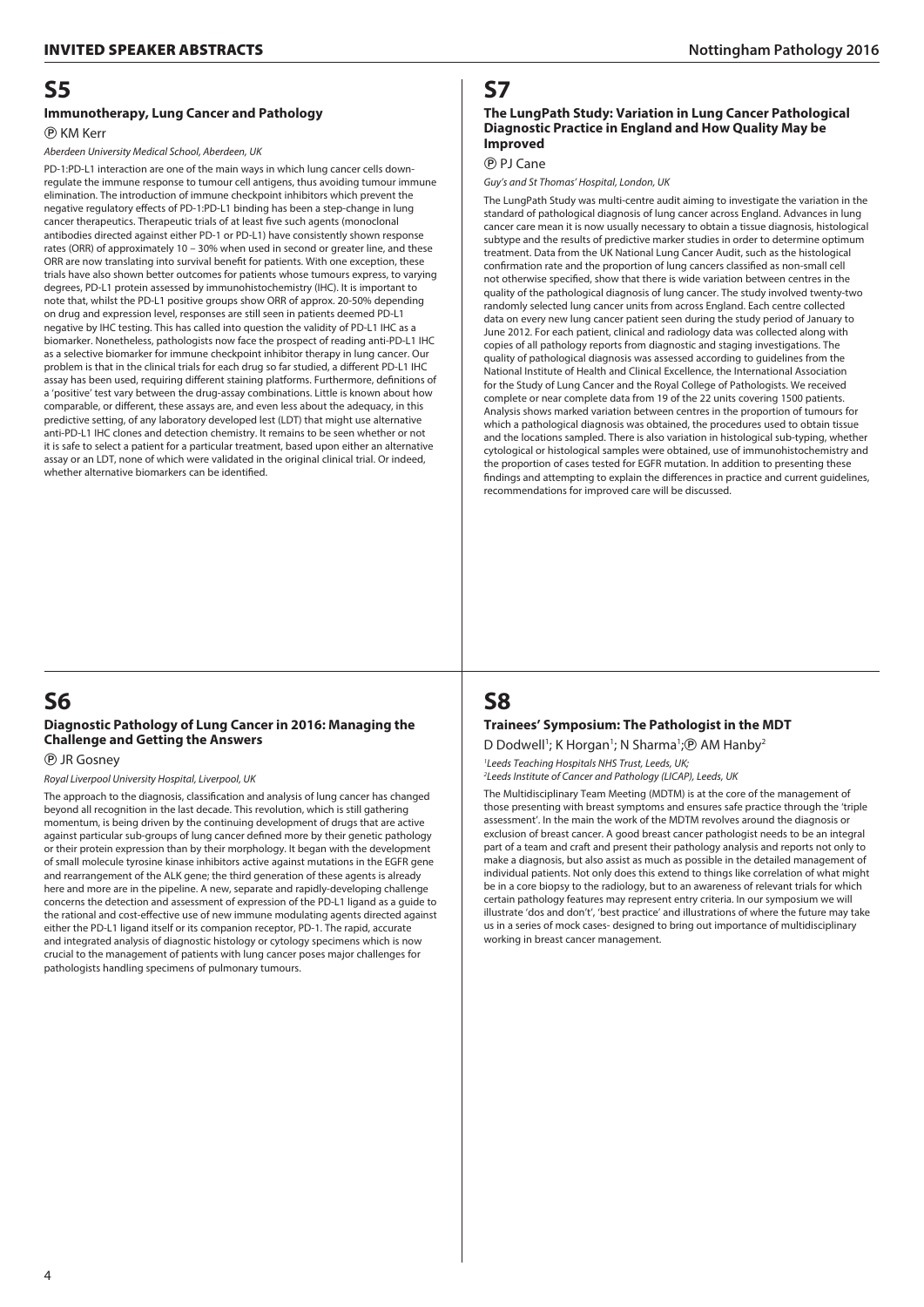#### **The Undergraduate Strategy for the Pathological Society of Great Britain & Ireland**

#### P P Quirke

#### *Leeds University, Leeds, UK*

The Pathological Society places great importance in exposing students to the excitement and the opportunities that arise from a career in academic pathology. Our strategy is composed of national and local elements. Nationally, together with sister organisations, we will run two *'Introduction to Pathology'* undergraduate immersion courses taking place in London and Leeds in the summer. It is our hope that these activities amongst others will spark interest in pathology, leading students to take advantage of free undergraduate membership of the College which brings with it undergraduate membership of the Society. Our Undergraduate Society membership includes benefits such as eligibility to apply for financial support for intercalated degrees and summer research projects. Additionally student-led societies are supported financially through the undergraduate committee of the Pathological Society. This committee generates liaison between the undergraduate membership through the Undergraduate Network and delivers the Undergraduate Forum for the summer meeting which we hope many of our members will attend. Within each University we wish to ensure that students are introduced to research in their first years and gain an understanding of the importance of research within their local curriculum. Locally we will help student-led pathology/research societies to carry out these aims and encourage students to explore pathology/research careers through MRes/iBSc's programmes or even iPhD's in Pathology. Embedded within these societies will be Pathology Ambassadors who will act as a contact point to for students, generating opportunities for engagement in pathology, answering questions and stimulating local interest. These Societies are encouraged to engage with the local Academy of Medical Sciences Inspire lead. To understand more please come to the talk! The undergraduate strategy will be critical for the success of the Society in coming years so please let us know how we can improve this.

### **S11 Molecular Pathology: From Discovery to Test**

# P AJ Freemont; DC Mangham; K Boylan

*University of Manchester, Manchester, UK*

Molecular Biology/Molecular Pathology, in their broadest sense, have given a massive insight into the functioning of normal and diseased tissues. However, it is estimated that less than 1% of newly discovered biomolecules have been translated into tests to help patients and doctors. This could be because there is no clinical value in these tests, but the truth is that there are no easy routes for translating these newly discovered molecules into the clinic. Where there are barriers progress is slow. The fundamental problem has been that no one has sought the input of pathologists (the gatekeepers of test roll out into the NHS) in this translational pathway and pathologists themselves have been too pre-occupied with service delivery, and the organisations they work for too busy trying to balance budgets, to promote the development of suitable pathways and pipelines for translation. In 2015 MRC and EPSRC, working together funded, 6 "Molecular Pathology Nodes" to assist in Translation. One node works in "Breathomics", 4 in early "Discovery/Validation", and one, that in Manchester (The Manchester MRC/EPSRC Molecular Pathology Node or the Manchester Molecular Pathology Innovation Centre [MMPathIC]) works on the full translational pathway. This talk will focus on the latter as an exemplar to the issues around translation from "Discovery to Test". It will cover; decision pathways around adoption of biomarkers for clinical translation; support for translation; regulatory pathways; successes and barriers; working with industry; and rewards for researchers patients, doctors and the NHS. This is one of the main areas for the future of pathology. It is the basis of future careers in all branches of pathology and ideally suited to intelligent, technically able and even entrepeneurial young doctors. We would argue, it is the only career someone with those three skills would wish to enter, but we am biased and you must judge.

# **S10**

### **A Research Career in Pathology**

P NP West

*University of Leeds, Leeds, UK*

The number of trainee histopathologists actively engaging in research has risen over recent years following the introduction of a defined academic training pathway and the support of bodies like the Pathological Society. A research career is exceptionally rewarding and offers the chance to undertake potentially ground breaking research alongside clinical training.

An interest in histopathology research can begin as an undergraduate and a number of opportunities exist to allow students to explore a research career and embed themselves within academic histopathology groups at an early stage. Most medical schools offer special study modules where students can apply to do a piece of research in an area of interest. Several students also opt to undertake research placements during the summer holidays. This can be taken further with a full year out from a medical degree to intercalate a BSc/MRes, or even undertake a three year Doctoral degree.Following university, academic foundation placements allow for a four month period of research and lead into specialist training pathways where further experience can be gained as an academic clinical fellow (ACF), with up to 25% of time spent in research. This is usually followed by three years out of clinical training to complete a higher degree and leads into a clinical lectureship (CL) where 50% of time is spent undertaking research at an increasingly independent level. ACF and CL opportunities are advertised across the UK in centres of academic excellence. On completion of clinical training, a senior lectureship allows continuation of academic activities at a senior level alongside working as an NHS consultant.

A research career is stimulating and varied, and offers the chance to undertake research in a world class environment. You get the opportunity to travel widely and experience pathology practice across the world as well as present your work to the scientific community. It is a career path highly recommended by the speaker!

# **S12**

# **Evolution of Classifications in Lung Pathology**

P AG Nicholson

*Royal Brompton and Harefield NHS Foundation Trust, London, UK*

The aim of this lecture is to highlight the importance of disease classification. Nearly every diagnosis that we make relies on ordered divisions, primarily diseases themselves, but also categorisations such as staging. We rarely have time to think of the reasoning behind these classifications, but they should be thorough, reproducible, globally applicable and dynamic. As an example, the 2015 WHO classification of lung tumours has undergone a variety of changes since 2004, reflecting advances in tumour genetics and therapy over the past decade. A classification system for small biopsies and cytology is now provided and adenocarcinoma classification has been refined significantly to increase its clinical relevance, whilst other major tumour groups have been simplified. New tumours within the lungs have also been recognised in the past decade, overall with increased reliance not just on immunohistochemistry but also molecular categorisation emphasising its dynamic nature. Changes in one classification system may also affect another – the updated classification of adenocarcinomas will likely impact on the 8<sup>th</sup> TNM staging system in terms of multiple tumour nodules and measurement of tumour invasive size. However, classifications should not undergo change just because time passes. Whilst the 2002 classification of idiopathic interstitial pneumonias was a major revision that led to an ordered system of seven histological patterns associated with seven clinicopathological entities (and even demoted histopathology from being the "gold standard" to be replaced by multidisciplinary review), its 10 year review led to minimal changes, as the system was shown to be both clinically relevant and reproducible in terms of making diagnoses. What is both exciting and worrying at the same time is that this is not the trend as most classifications systems are becoming increasingly complex and updates ever more frequently demanded.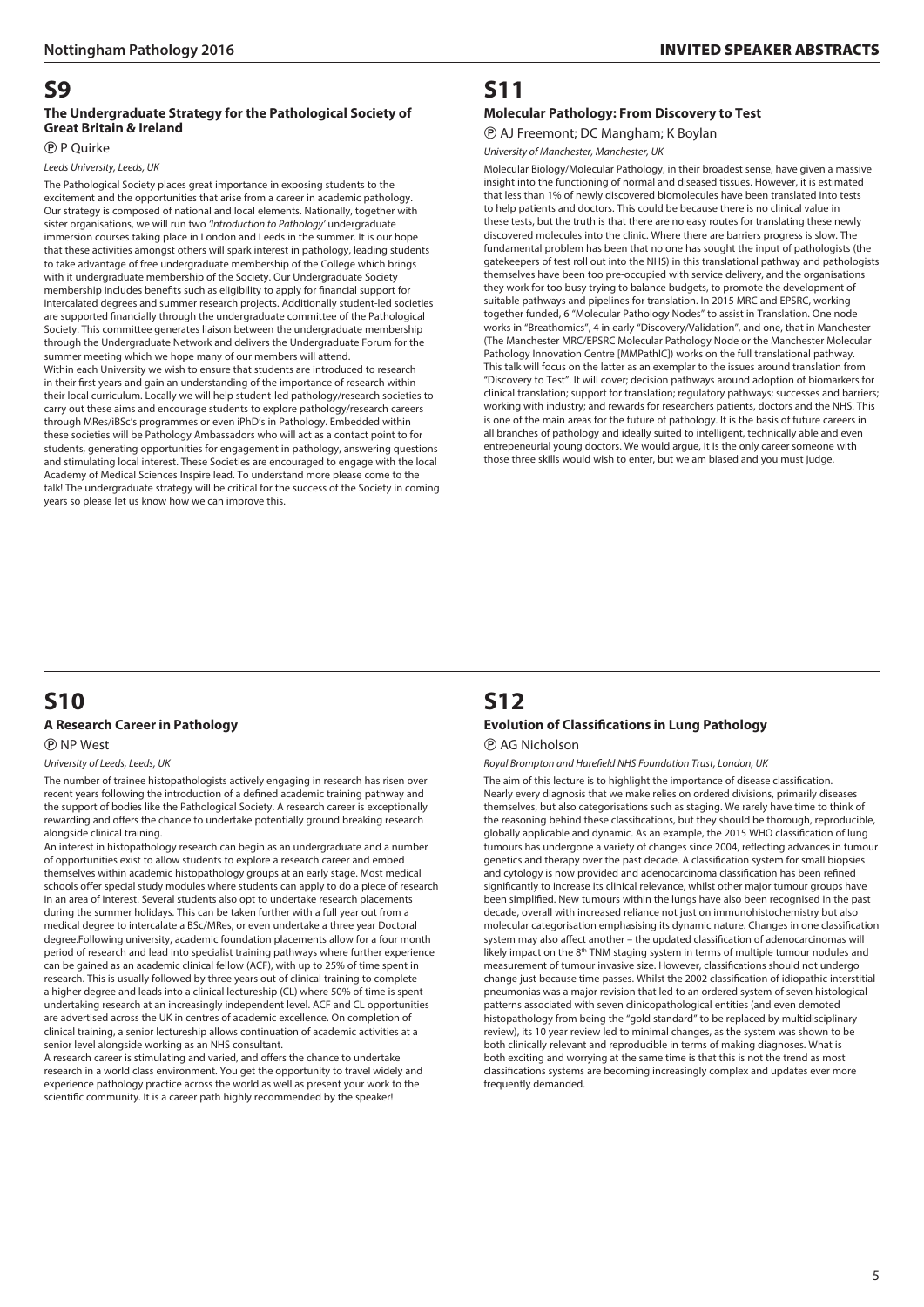### **Models of Endometriosis**

C Barbara; C King; A Prentice; J Brenton;P DS Charnock-Jones *University of Cambridge, Cambridge, UK*

Endometriosis is a benign condition affecting approximately 10% of women of child bearing age and is associated with significant morbidity, a principle feature of which is pain which is frequently depilating. Along with the impact in women's lives it is also associated with substantial economic burden (approximately \$50 billion a year in the USA alone). In order to develop treatments for this condition several different animal models have been developed and each with advantages and disadvantages. The most commonly accepted cause of endometriosis is retrograde menstruation in which endometrial fragments seeded in the peritoneal cavity implant and develop inflammatory lesions. The various models which set out to mimic this commonly use surgical implantation of uterine or endometrial fragments and these have been developed in a variety of species (rat, rabbit, mouse and primate). More recent models have sought to use menstrual-like endometrial tissue. The availability of models which more faithfully recapitulate the human condition should lead to increased understanding of the molecular mechanisms underlying the disease and hence to more effective treatments. In addition, there is good epidemiological evidence that endometriosis is a plausible precursor to clear cell and endometrial ovarian cancer. Hence, there is also a need to understand the molecular basis of this and models are now well enough developed to allow this to take place. I will describe several of the models in and give examples of their use and. I will also describe a novel method of ex-vivo genetic modification of human tissue which can be used in a xenograft model.

### **S14 Engineering Large Animal Models of Human Disease**

P CBA Whitelaw

*University of Edinburgh, Edinburgh, UK*

The recent development of gene editing tools and methodology for use in livestock enables the production of new animal disease models. These tools facilitate sitespecific mutation of the genome allowing animals carrying known human disease mutations to be produced. There are various gene editing tools, each differing subtly from the other, and all can be used to produce a range of large animals models of diseases. This genomic technology is in its infancy but the expectation is that through the use of gene editing tools we will see a dramatic increase in animal model resources available for both the study of human disease and the translation of this knowledge into the clinic. Comparative pathology will be central to the productive use of these animal models and the successful translation of new therapeutic strategies.

# **S15**

#### **Models of Human Papillomavirus-Associated Disease** P J Doorbar

*University of Cambridge, Cambridge, UK*

Human Papillomaviruses cause a range of serious disease, including the vast majority of cervical cancers, most anal cancers and around half of all head and neck cancers. They are also responsible for troublesome benign epithelial lesions, including genital warts and laryngeal papillomas, and in some individuals these viruses can lead to recurrent respiratory papillomatosis and other difficult to manage diseases. As a result, there is a great need for model systems that accurately mimic papillomavirus infections in humans. This is complicated by the diverse variety of HPVs, which now number over 200 types, and the different strategies they have evolved to persist in the population. The most well developed models involve the culture of HPV-containing keratinocytes in organotypic raft culture, an approach which appears to accurately mimic the life cycle of several of the high risk cancer associated HPV types. Included amongst these are HPV16 and 18, which cause the majority of cervical cancers. The low-risk HPV types persist less well in tissue culture models, and our ability to study the productive life cycle of these viruses is more limited. Although ongoing research is likely to improve this situation, animal models of papillomavirus disease can provide considerable basic information as to how lesions form, regress, and can be controlled by the immune system. The best studied are Cottontail Rabbit Papillomavirus, Rabbit Oral Papillomavirus, and more recently, Mouse Papillomavirus (MmuPV), the latter of which is providing exciting new insights viral tropisms and immune control. In addition, transgenic models of disease have helped us to understand the consequences of persistent viral gene expression and the importance of cofactors such as hormones and UV irradiation in the development of neoplasia and cancer. It is hoped that such disease models will eventually lead us to a better understanding and better treatments for human disease.

# **S16**

### **Cross-Species Models of Human Melanoma**

P DJ Adams

*Wellcome Trust Sanger Institute, Hinxton, UK*

Although transformation of melanocytes to melanoma is rare, the rapid growth, systemic spread, as well as the chemoresistance of melanoma present significant challenges for patient care. Here we review animal models of melanoma, including murine, canine, equine, and zebrafish models, and detail the immense contribution these models have made to our knowledge of human melanoma development, and to melanocyte biology. We also highlight the opportunities for cross-species comparative genomic studies of melanoma to identify the key molecular events that drive this complex disease.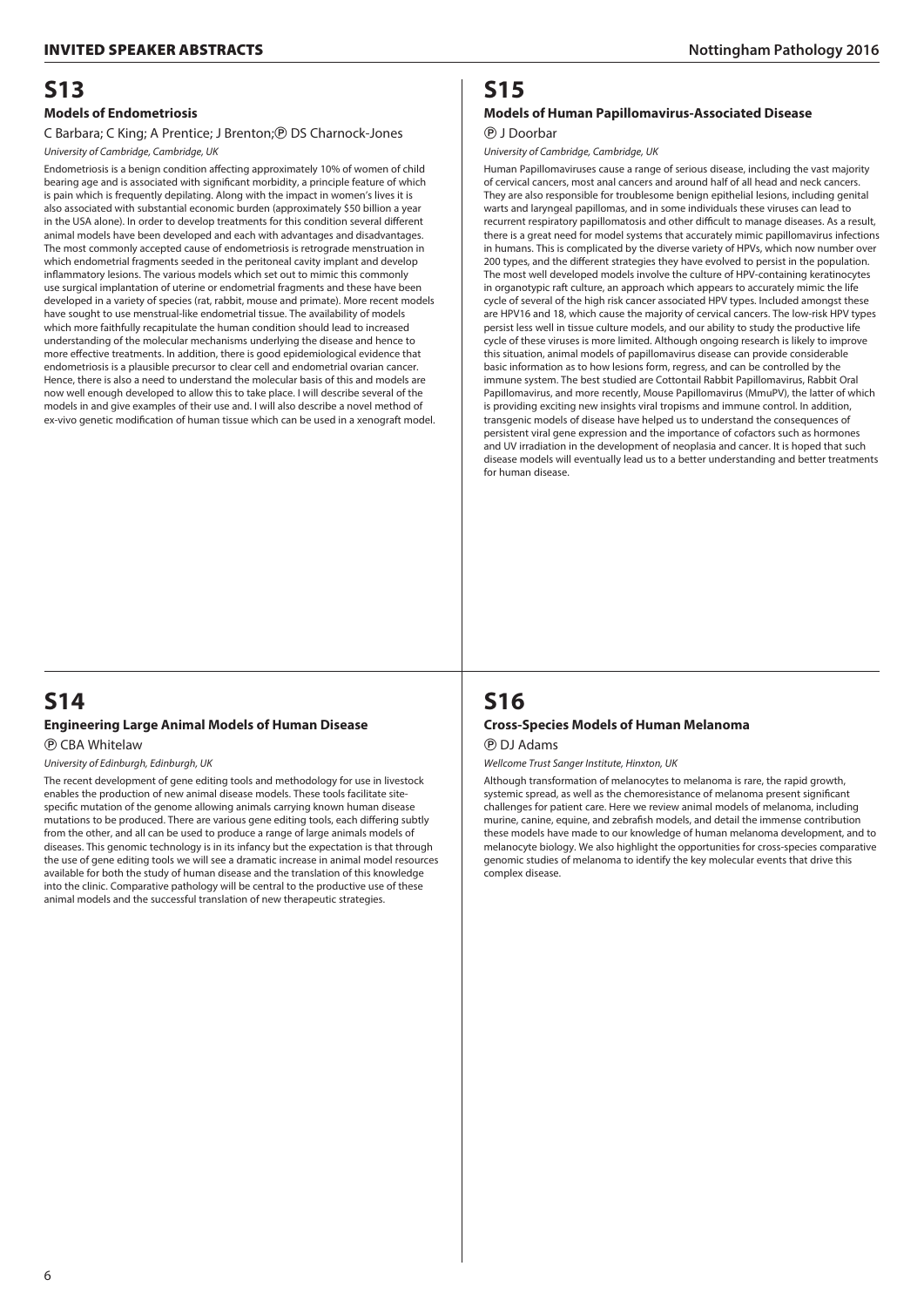#### **Genetic Factors and Mechanism Underlying Drug Induced Liver Injury**

#### P GP Aithal

*Nottingham University Hospitals and University of Nottingham, Nottingham, UK*

Concordance between hepatotoxic potential of drugs detected in animal models and humans is poor; investigations performed in the pre-clinical phase have largely failed so far to detect serious hepatic adverse reactions leading to the attrition of drugs during their development and post-marketing withdrawals. The hypothesis that interindividual variation in response to a drug including the development of 'idiosyncratic' drug-induced liver injury (DILI) is determined primarily by the genetic susceptibility of an individual has been investigated in a number of candidate gene case-control studies as well as genome wide association studies (GWAS) over the past decade. Variations in the metabolism and excretion of a drug would lead to accumulation of reactive intermediates which in turn can bind to cellular or circulating proteins resulting in the formation of covalent adducts. According to 'hapten hypothesis', the presentation of particular drug-peptide complex to T cells is influenced by the characteristics of specific peptide binding groves of Human leucocyte antigen (HLA) molecules which in turn are determined by HLA genotypes; this interaction results in an immune mechanism mediated liver injury. Interestingly, a relatively small number of HLA alleles have overlapping associations with a variety of adverse reactions including DILI, cutaneous hypersensitivity and drug-induced pancreatitis. These observations have stimulated renewed interest in 'pharmacological interaction (p-i) concept' which proposes that some drugs are able to initiate an immune response through a noncovalent binding with the MHC-T cell receptor complex. In addition, 'altered peptide repertoire model' is another potential mechanism underlying certain examples of drug induced hypersensitivity.

### **S18 Patterns of Drug-Induced Liver Injury**

#### P SG Hubscher

*University of Birmingham, Birmingham, UK*

The majority of commonly prescribed drugs are potentially hepatotoxic and most of the common patterns of liver injury are potentially drug-induced. It therefore follows that the possibility of a drug reaction should be considered in the differential diagnosis of anyone presenting with liver injury. The diagnosis of drug-induced liver injury is generally based on an appropriate clinical history (including time course) and the exclusion of other relevant causes of liver injury. Liver biopsy is not routinely required to establish a diagnosis of drug toxicity, but may still be obtained in cases where there is diagnostic uncertainty or if there is a possibility of a dual pathology. It is worth remembering that a number of potentially hepatotoxic agents may not be identified by routine history taking – examples include herbal remedies, over the counter nonprescribed drugs, illicit drugs and recently administered drugs, no longer being taken (e.g. antibiotics). This presentation will discuss a practical diagnostic approach to the histological assessment of drug-induced liver injury (DILI), focusing on the main histological patterns seen in DILI and highlighting features that should increase the index of suspicion for a drug reaction as a likely cause of liver injury. Examples of the latter include "pure" cholestasis, zonal necrosis, acute hepatitis with disproportionately severe necrosis or cholestasis and inflammatory infiltrates rich in eosinophils or granulomas. The final diagnosis depends on clinico-pathological correlation, including exclusion of other diseases which may produce a similar pattern of liver injury.

# **S19**

#### **Liver Disease in the Immunocompromised Patient** P SE Davies

*Cambridge UH NHSFT, Cambridge, UK*

The success of anti-retroviral agents in HIV infection has altered the pattern and presentation of earlier AIDS defining diseases, liver disease now being the second cause of mortality, frequently with chronic viral hepatitis co-infection. Patients are also rendered immunodeficient following transplantation, either bone marrow or of solid organs, following chemotherapy for various malignancies or with anti-inflammatory agents for autoimmune conditions. Several rare conditions can lead to impaired immunity, often presenting in childhood. Immunocompromised individuals are at risk of infections and malignancy, in particular lymphoma and several immunosuppressant drugs can lead to liver enzyme abnormalities and hepatotoxicity in some individuals. Common community-acquired or opportunistic organisms may infect patients, including fungi, protozoa, bacteria, viruses with also reactivation of some viruses and tuberculosis. Patients often present with atypical symptoms and disseminated disease, frequently involving the liver. Certain drugs used to treat complicating infections or to treat HIV, may in turn be associated with liver injury. The development of nonalcoholic fatty liver disease with steroid immunosuppression is common. A spectrum of hepatic vascular changes, some causing portal hypertension, are evident with varying immunodeficient states, including combined variable immunodeficiency disease. With immunosuppression the natural history of chronic HCV is accelerated, with more rapid development of fibrosis, and this includes following liver transplantation when graft recurrence is near universal. A rare and severe manifestation is Fibrosing Cholestatic Hepatitis, initially identified with hepatitis B virus post liver transplantation. The role of chronic hepatitis E virus infection in causing progressive chronic hepatitis in solid organ transplant recipients has also become apparent recently.

# **S20**

#### **PREDICTR Study: Biomarkers in Oro-Pharyngeal Squamous Cell Carcinoma**

#### P M Robinson

*Newcastle University, Newcastle upon Tyne, UK*

The incidence of oro-pharyngeal squamous cell carcinoma (SCC) has more than doubled in the UK over the last two decades. Around a half of the cases are human papillomavirus (HPV)-related SCCs, which are known to have a favorable prognosis when compared to HPV negative cases at the same site. Laboratory tests used to determine HPV status, namely, p16 immunohistochemistry and HPV specific tests (polymerase chain reaction or in situ hybridization-based tests) are being used in clinical practice for diagnosis and prognostication and have been incorporated into clinical trial protocols for patients with oro-pharyngeal SCC. It is also known that clinical parameters such as disease stage, tobacco consumption and co-morbidities influence the prognosis of oro-pharyngeal SCC, however, accurate assessment of these factors is often problematic. Consequently, there is a search for other biomarkers that may refine the molecular classification of the disease and improve selection of patients for the most appropriate treatments. This presentation will provide an overview of recent work in the field and describe the progress of a UK-based, multicentre observational study examining biomarker expression in formalin-fixed paraffinembedded tissue from patients with oro-pharyngeal SCC (PREDICTR-OPC UKCRN 11317 Chief Investigator Professor Mehanna, University of Birmingham).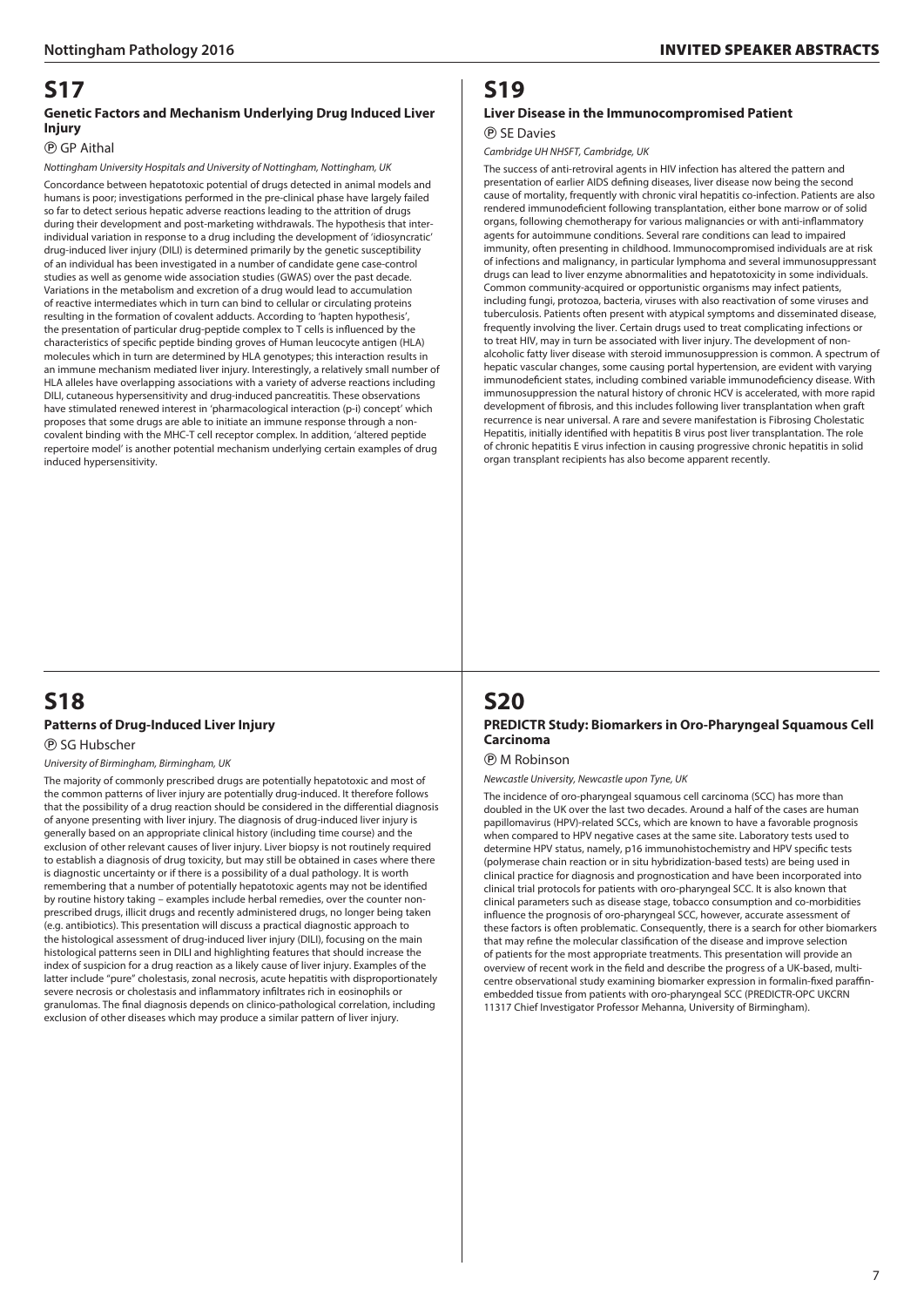#### **Is it Worth Vaccinating Boys Against HPV? — A Pathologist's Perspective**

P CJL Meijer

#### *Dept of Pathology, VUMC, Amsterdam, Netherlands*

High Risk HPV (hrHPV) is the causative agent of cervical cancer and is associated with a proportion of vulvar, vaginal, anal, penile and oro-pharyngeal carcinomas; low risk HPV is associated with genital warts. In the last decade 3 prophylactic HPV vaccines based on HPV L1 virus-like particles have been developed: A bivalent vaccine (Cervarix®, GSK) directed against HPV 16 and 18, a quadrivalent vaccine against HPV 6,11,16 and 18, (Gardasil4®, SPMSD) and in recent year a nonavalent vaccine against HPV6,11,16,18, 31,33, 45,52 and 58, (Gardasil9®, SPMSD). The vaccines, given in three doses (0,1/2,6 months) show the best results in HPV negative (naïve) women and boys (9-12 years), have high seroconversion rates and protect against vaccine type associated (pre) neoplasms. Immunity for the bivalent and quadrivalent vaccines has been shown to last over 10 years. From serum equivalence studies similar results are expected for the nonavalent vaccine. Original cost-effectiveness (CE) studies based only on prevention of cervical cancer, a 3 dose scheme and prices per dose over € 100,- showed that vaccinating only girls was most cost-effective, provided that the vaccine uptake was at least over 70%. However prevention of anal carcinomas in MSM is not effective in such a policy and gender specific vaccination does not promote vaccination uptake. New developments in recent years have major effects on the original CE studies and argue for reconsideration of the only girl vaccination policy. In the original CE studies non-cervical HPV-associated carcinomas in particular the proportion of hrHPV in noncervical oro-pharyngeal carcinomas were not taken into account. 2 dose schemes appear to be as effective as the 3 dose schemes, and prices per vaccine dose given in country-wide vaccination programmes have dropped under € 25,-. In the lecture it will be discussed why gender neutral vaccination may be the way forward for preventing HPV-associated neoplasms

# **S23 Cutaneous Lymphomas**

P A Robson

*IPOLFG, Lisbon, Portugal*

Mycosis fungoides (MF) is the most common primary cutaneous lymphoma, and CD30(+) lymphoproliferative diseases are encountered reasonably frequently. Primary skin lymphomas differ clinically & histopathologically from the more nodal counterparts, & a good clinical history is paramount in securing the correct diagnosis, a tenet that seems counterintuitive to pathologists and continues to lead to misdiagnoses. MF is characterised clinically by patches, plaques and tumours. It is essential to establish the presence of these lesions to secure this diagnosis. Similarly, this staging is clinically defined, although histopathology does broadly reflect the stage. Lesions may have a psoriasiform or lichenoid pattern. Typically, a patch of MF has a light lymphoid infiltrate extending into a non-spongiotic epidermis. Features that can assist diagnosis include: lining up of the mononuclear cells in the basal epidermis, cytological atypia & Pautrier microabscess formation. A plaque or tumour of MF exhibits these features in more florid fashion, but also a heavier dermal involvement. There may be loss of the epidermal component.The majority of cases have a CD4(+) T-cell phenotype. Immunophenotyping is not usually helpful in differentiating MF from non-neoplastic infiltrates. An unusual phenotype (eg CD4/8-) does not alter the diagnosis /prognosis. CD30(+) lymphoproliferative disease embraces a spectrum of diseases characterised by neoplastic expression of CD30. These vary from lymphomatoid papulosis (LyP), which has a widely variable histopathology but an indolent clinical course, to anaplastic large cell lymphoma (ALCL), which may be fatal. LyP subtypes A-F are recognised with a further variant associated with 6p25.3 translocation. A typical clinical history of relapsing papules and nodules is necessary for a diagnosis of LyP. "Overlap" cases between LyP and ALCL, complete a complex relationship. CD30 is also expressed by sundry reactive conditions, sometimes in striking numbers.

### **S22 Dermatopathology**

#### P W Merchant

*St James's Hospital Leeds, Leeds, UK*

My part of this talk will cover new insights and problem areas in cutaneous mesenchymal neoplasms, adnexal tumours and Melanocytic neoplasms. It will cover how to make the diagnosis of Atypical Fibroxanthoma [AFX] and pleomorphic dermal sarcoma. New sights into the behaviour of cutaneous smooth muscle tumours will be covered and their familial setting. The recent entities of PEComa and epithelioid angiomatous nodule will be discussed. In addition genetic insights into cutaneous fibrohistiocytic neoplasms and their diagnostic value will be reviewed. The entities of post irradiation atypical vascular lesion and its distinction from angiosarcoma will be discussed with new molecular diagnostic insights. In the field of adnexal tumours, the problem of primary versus metastatic disease will be reviewed. In addition, cutaneous neoplasms which may indicate a possible syndrome will be highlighted, including how to spot epidermodysplasia verruciformis and incontinentia pigmenti. In the field of melanocytic tumours , pitfalls in diagnosis will be covered, including special site naevi and lentiginous melanoma. Within the area of Spitz Naevi, new genetic insights including BAP1 and Alk mutations will be discussed.

# **S24**

#### **Neutral Evolution in Colorectal Cancer: How Can We Distinguish Functional from Non-functional Variation?**

**(B)** A Sottoriva<sup>1</sup>; TA Graham<sup>2</sup>; B Werner<sup>1</sup>; M Williams<sup>2</sup>; C Barnes<sup>3</sup>

*1 The Institute of Cancer Research, London, UK;* 

*2 Queen Mary University of London, London, UK; 3 UCL, London, UK*

Despite extraordinary efforts to profile cancer genomes, interpreting the vast amount of genomic data in the light of cancer evolution remains challenging. In particular, although genomic intra-tumour heterogeneity (ITH) has become a hot topic in cancer, determining what variation is actually functional and clinically relevant remains an open question. Here we propose a "null model" of genomic ITH based on neutral evolution that can be applied to both single biopsies and multi-region next-generation sequencing data from human malignancies. We will present evidence of functional and non-functional variation in colorectal cancer, with some tumours characterized by complex evolutionary dynamics and on-going clonal selection, and others in which all tumour-driving alterations were already present in the first transformed cell that subsequently grew neutrally. Importantly, reanalysing cancer genomic data within the neutral framework allows the measurement, in each individual patient, of both the in vivo mutation rate and the timing of mutations. This result provides a new way to interpret existing cancer genomic data and to discriminate between functional and non-functional ITH.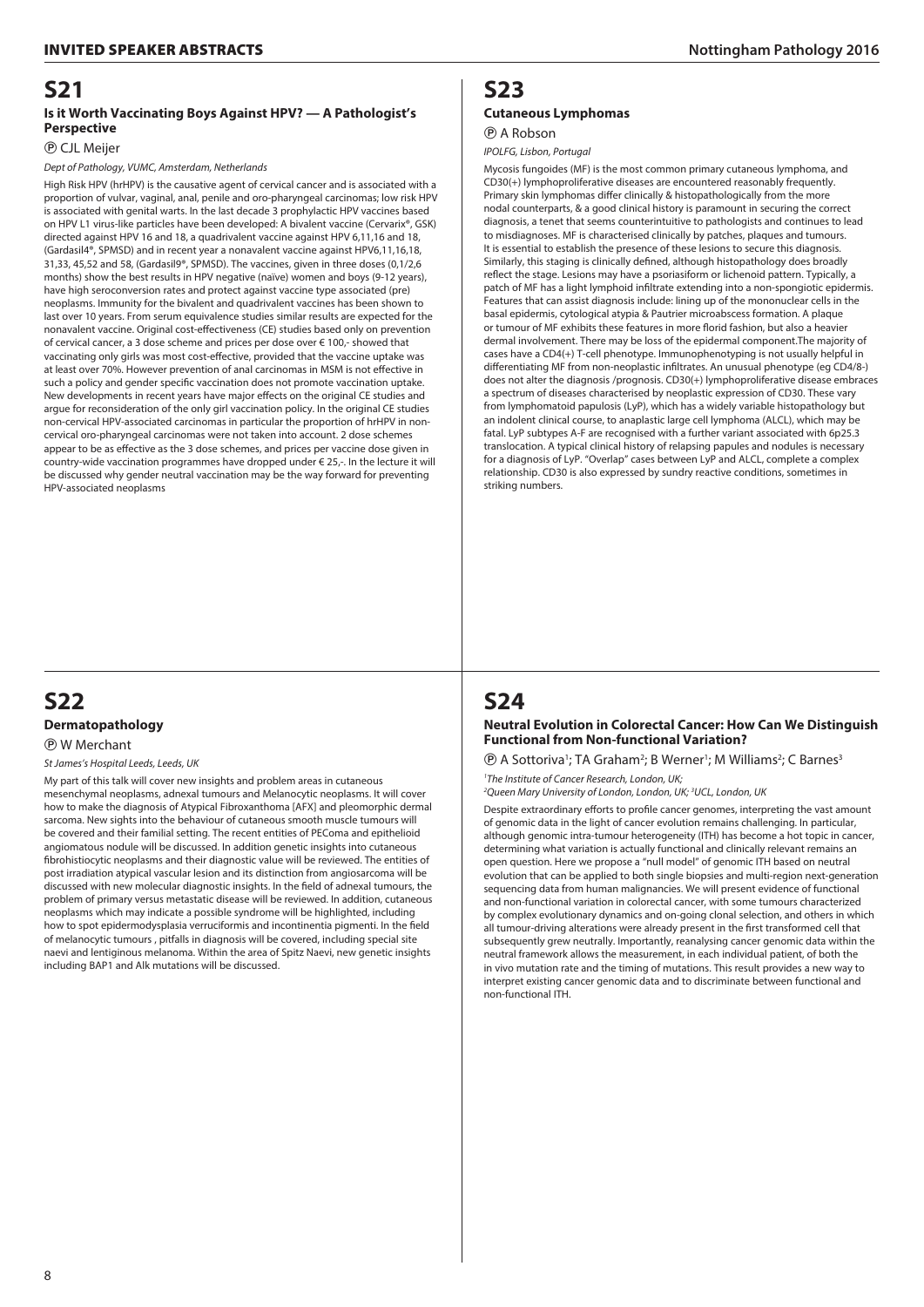#### **The Consensus Molecular Subtypes of Colorectal Cancer**

P L Vermeulen

*Academic Medical Center, Amsterdam, UK*

Colorectal cancer (CRC) is an often lethal disease with heterogeneous outcomes and drug responses. We recently reported on a gene expression-based classification scheme. We detected four consensus molecular subtypes (CMSs) with distinguishing features: CMS1 (microsatellite instability immune, 14%), hypermutated, microsatellite unstable and strong immune activation; CMS2 (canonical, 37%), epithelial, marked WNT and MYC signaling activation; CMS3 (metabolic, 13%), epithelial and evident metabolic dysregulation; and CMS4 (mesenchymal, 23%), prominent TGF-β activation, stromal invasion and angiogenesis. Samples with mixed features (13%) possibly represent a transition phenotype or intratumoral heterogeneity. We consider the CMS groups a robust classification system and the basis for future clinical stratification and subtype-based targeted interventions.

Our current work focusses on resolving the underlying biology of the subtypes. In this respect we have identified a epigenetic regulatory network that characterizes the poor prognosis mesenchymal subtype (CMS4). Epigenetic marks associated with this network, including methylation of the promoter regions of microRNA200 (miR200) family members, identify patients belonging to this subtype and associate with poor disease outcome.

Another strategy we explore in order to classify patients into CMSs without the need of full-transcriptome analysis is an immunohistochemical classifier. Using a panel of 5 markers (CDX2, FRMD6, HTR2B, ZEB1 and KER) as well as microsatellite instability status we obtained high concordance with transcriptome based classifications. Using this approach we further validated the poor prognosis of CMS4 cancers. In addition we corroborate earlier observations that patients that present with mesenchymal cancers (CMS4) do not benefit from anti-EGFR therapy independent of RAS mutation status. This finding highlights the potential of the molecular subtypes in informing treatment decisions in the future.

# **S27**

#### **Molecular Heterogeneity of Gastric Cancer** P HI Grabsch

*Maastricht University Medical Center, Maastricht, Netherlands*

Gastric cancer is the fifth most common cancer in the world and the third leading cause of cancer death worldwide. The past decade has seen the development of multimodal treatment strategies combining surgery, chemotherapy and/or radiotherapy for patients with locally advanced resectable disease. Whereas targeted therapies have proven to be very effective in lung cancer, colorectal cancer and melanoma, targeted therapy has been much less successful in metastatic gastric cancer. Gastric cancer show extraordinary high inter- and intra-tumour heterogeneity which is only partly reflected in the histological classifications currently used such as WHO and/or Lauren classification. Recently, several new classifications have been proposed using comprehensive molecular data suggesting that there is also substantial molecular heterogeneity in this disease. Interestingly, molecular gastric cancer subtypes seem to be related to anatomic location, histological phenotype, metastatic spread as well as survival in some of the classifications. This lecture will provide a summary of the recently proposed molecular gastric cancer classifiers and discuss their clinical utility e.g. whether and how they might be able to guide clinical decision making in the near future and ultimately improve patient outcome.

# **S28**

#### **Gastric Adenocarcinoma of Fundic Gland Type – A New Entity**  $(D)$  T Yao<sup>1</sup>; H Ueyama<sup>2</sup>

*1 Juntendo University Graduate School of Medicine, Tokyo, Japan; 2 Juntendo University School of Medicine, Tokyo, Japan*

We proposed gastric adenocarcinoma of fundic gland type (GA-FG) as a new entity having distinct clinicopathological characteristics, which is defined by positive immunohistochemical stain with pepeinogen I (a marker for chief cell) and/or H+-K+- ATPase (a marker for parietal cell) (Am J Surg Pathol 34: 609-619, 2010). GA-FG tended to occur in upper third of the stomach (fundus) of senior. GA-FG usually generates at the deep portion of almost normal fundic gland mucosa and grows in a flat or polypoid configuration initially. Even a small lesion invades submucosa. With regard to biological behavior, GA-FG was considered to be less aggressive because of low cellular atypia, no lymphovascular invasion, low proliferating activity, lack of p53 protein overexpression and good prognosis. After the first report, further research revealed that GA-FG was not associated with H. pylori infection basically. We also analyzed the molecular events of GA-FG, and suggested that a progression of GA-FG, at least in part, might be associated with GNAS mutation and Wnt/β-catenin signaling pathway. Recently, many cases of an aggressive variant of GA-FG with high cellular atypia, lymphovascular invasion and metastasis have been discovered, many of which had a differentiation toward the gastric foveolar epithelium in addition to fundic gland differentiation. GA-FG should be paid more attention to even in the country, in which the incidence of H. pylori infection is low. Although original GA-FG is less aggressive and has a good indication for the curative endoscopic resection, GA-FG with a foveolar differentiation should be carefully treated. 'Adenocarcinoma of fundic gland mucosal type' may be an appropriate nomenclature for an aggressive variant of GA-FG with a foveolar differentiation.

### **S26 Somatic Evolution of Barrett's/Oesophageal Cancer**

P SA McDonald

*Queen Mary, University of London, London, UK*

Barrett's oesophagus confers an increased risk for the development of oesophageal adenocarcinoma. While the conversion to cancer risk is low for the individual patient, the large numbers of patients being diagnosed means oesophageal adenocarcinoma is an increasing problem, particularly in the UK. There are no effective biomarkers for predicting which Barrett's patients will progress and this is because we do not fully understand the evolution of the disease. Barrett's is characterized as the erosive replacement of the normal oesophageal squamous epithelium with a metaplastic glandular phenotype. The Barrett's epithelium consists of a broad range of gland phenotype that contain a distribution of gastric and intestinal cell lineages and each is a clonal unit. Barrett's glands are likely to be protean therefore they represent an evolving ecosystem. Many studies have investigated the diversity of Barrett's genotype and how this progresses to cancer, but Darwinian selection acts on the phenotype not the genotype. It is therefore important to understand that the unit of selection in Barrett's is the gland. Here, we propose that the significance of the evolution of Barrett's gland phenotype and its diversity have not been fully appreciated and that this is an important omission when we consider that all current diagnoses are based on histopathological analysis. In this presentation I discuss our latest findings suggesting that Barrett's evolves from the gastric mucosa and that the progression to cancer can occur from a diverse range of gland phenotypes.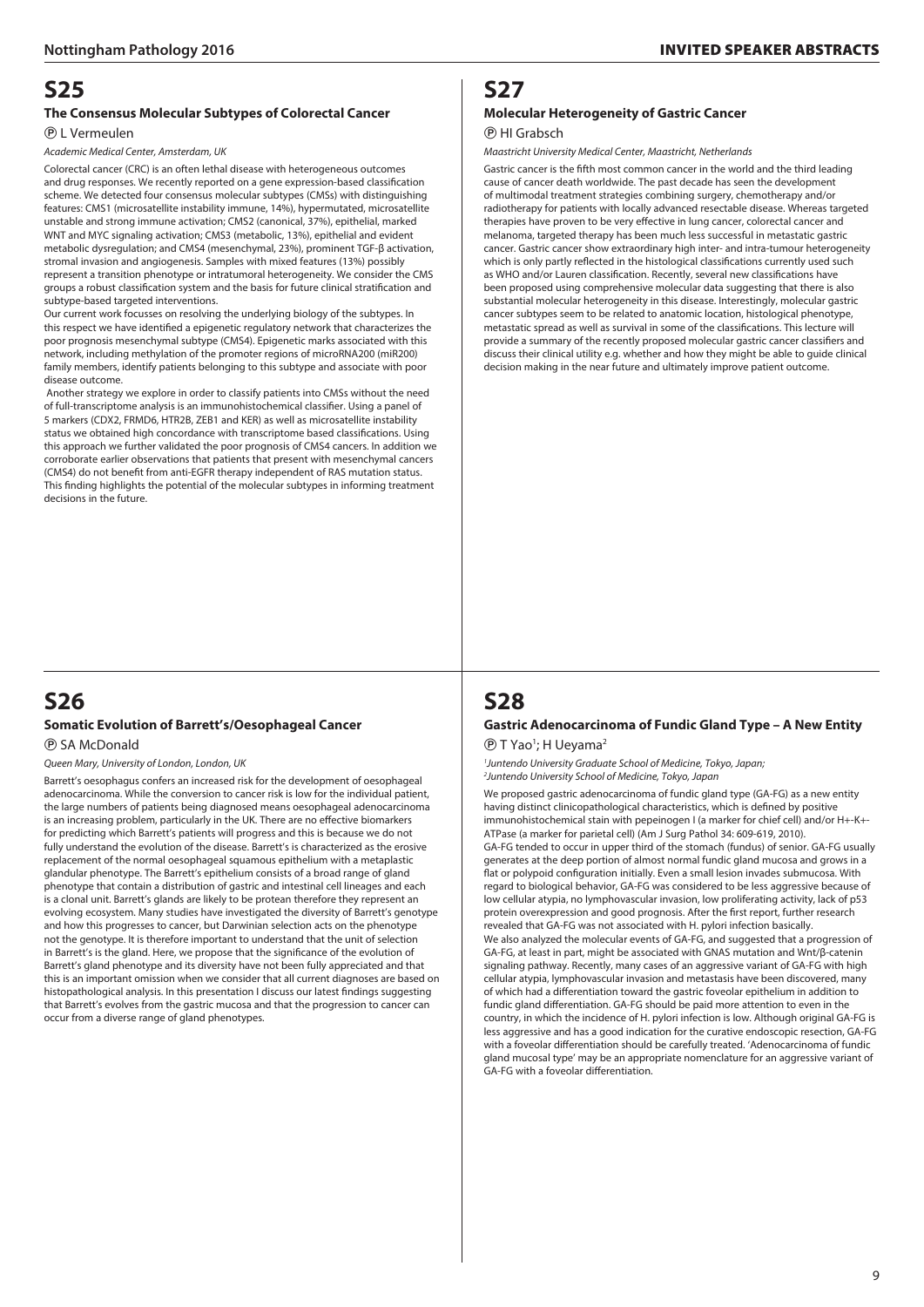#### **The Role of Immunohistochemistry in Diagnosis in Breast Pathology**

P AHS Lee

#### *Nottingham University Hospitals, Nottingham, UK*

Most diagnoses in breast pathology can be made using the simple morphology provided by haematoxylin and eosin sections. Immunohistochemistry can be helpful in less straightforward cases, but must be interpreted in the light of the morphology. Myoepithelial markers help to distinguish invasive carcinoma from in situ carcinoma and sclerosing lesions, and in the assessment of papillary lesions. The myoepithelial layer may be attenuated around carcinoma in situ and in sclerosing lesions. Basal cytokeratins (CK14 and CK5/6) and oestrogen receptor help classify intra-acinar proliferations. Epithelial hyperplasia of usual type shows patchy expression of these markers, whereas clonal proliferations such low and intermediate grade ductal carcinoma in situ (DCIS) and lobular carcinoma in situ (LCIS) are usually negative. DCIS with a solid growth pattern can be difficult to distinguish from LCIS. E-cadherin usually shows membrane expression in DCIS and is usually negative in LCIS. Antibodies to catenins can help in difficult cases. Cytokeratins are useful for identifying spindle cell carcinoma and small nodal metastases of carcinoma. Metastases to the breast can resemble mammary carcinoma, but immunohistochemistry is helpful in identifying metastases. Different antibodies are useful for different tumours: TTF-1 for lung cancer, WT1 and PAX8 for ovarian carcinoma, S100, melan-A and HMB45 for melanomas and lymphoid markers for lymphomas. It is important to be aware of the strengths and weaknesses of individual antibodies. Smooth muscle actin is a sensitive myoepithelial marker, but also stains fibroblasts and blood vessels. Smooth muscle myosin heavy chain and p63 are more specific, but do not work well in poorly fixed tissue. S100 is expressed by about 40% of breast cancers as well as by melanomas. Often it is best to use a panel of antibodies. It is also important that internal and external controls stain appropriately.

# **S30**

#### **An Update on the Biology, Pathology and Implications of Breast Cancer Risk Lesions**

P SE Pinder

#### *King's College London, London, UK*

The term 'risk lesions' is used for entities that confer an increased risk of subsequent development of ductal carcinoma in situ (DCIS) or invasive cancer in either breast. However, the phrase is also used for lesions of uncertain malignant potential (B3) on core biopsy, which are known to be associated with the presence of DCIS or invasive carcinoma in that same area of the breast at the time of diagnosis (better termed 'upgrade'). Many are the same lesions, including atypical ductal hyperplasia/atypical intraductal epithelial proliferation (AIDEP), lobular neoplasia and flat epithelial atypia (FEA). These have a significant upgrade rate; that for AIDEP varies from 18%-87% for 14g needles compared to 10-39% with 11g or 9g samples. For lobular neoplasia the upgrade rate is 27%, even if detected co-incidentally. The upgrade for the newer entity of FEA is less clear, but lower, and in the range 10-20%. Until recently, surgical excision has been the diagnostic procedure of choice but new approaches are recommended, such as thorough sampling/excision by vacuum-assisted techniques. The risk of development of breast cancer in women with FEA is low. Patients with other atypical epithelial proliferations on biopsy have approximately a 4x increased risk of subsequent breast cancer. Some, but not all, series suggest that this is higher in women with a family history of breast cancer, and if there are multiple foci of atypia, particularly atypical lobular hyperplasia. The risk is also higher in younger, pre-menopausal women. Cancers that develop in women with a previous diagnosis of atypia are essentially similar to those without, regarding histological grade, lymph node stage and tumour subtype, but subsequent carcinomas are even more likely to be ER positive (91% vs 85%).

# **S31**

#### **An Update on the Molecular Classification of Breast Cancer** P EA Rakha

*University of Nottingham, Nottingham, UK*

Breast cancer (BC) is a heterogeneous disease with a diverse spectrum of diseases featuring distinct histological, biological, and clinical phenotypes. Tumours of similar clinicopathological features show different behaviour and response to specific therapy. Advancements in high-throughput molecular techniques and bioinformatics have contributed to the improved understanding of BC biology, refinement of molecular taxonomies and the development of novel prognostic and predictive molecular assays. Molecular testing has become increasingly important in the prevention, diagnosis, and treatment of BC. Although molecular taxonomies of BC have attracted great deal of attention in the past decade, currently there is more interest in the application of multiparameter gene assays to prognostically stratify certain BC classes into distinct groups to guide decisions on adjuvant systemic therapy. Applications of next generation sequencing to BC research are expanding and may change the way we understand and treat BC in the near future. Despite the enormous amount of work that has been carried out to develop and refine BC molecular prognostic and predictive assays, it is still in evolution. With the increasing use of more sophisticated molecular techniques, large amounts of data will continue to emerge, which could potentially lead to identification of novel therapeutic targets and allow more precise classification systems that can accurately predict outcome and response to therapy.

# **S32**

#### **Atypical Large Glandular Proliferations of the Prostate** P M Varma

*University Hospital of Wales, Cardiff, UK*

The differential diagnosis of atypical large glandular proliferations of the prostate includes benign conditions such as seminal vesicle type epithelium, normal central zone histology and clear cell cribriform hyperplasia; high-grade PIN (HG-PIN) and malignant lesions such as pseudohyperplastic prostatic acinar carcinoma (PAC), cribriform PAC, prostatic ductal adenocarcinoma (PDC), PIN-like PDC and intraductal carcinoma of the prostate (IDC-P).

HG-PIN is a surrogate marker for missed cancer in negative prostate biopsies (PBx) so it is not necessary to report HG-PIN in radical prostatectomies or in PBx with prostate cancer. The incidence of missed cancer is significantly lower with extended biopsy protocols so routine re-biopsy may not be necessary following identification of isolated HG-PIN in this scenario.

PDC is characterised by a papillary fronds lined by pseudostratified epithelium with oval pleomorphic nuclei unlike single layered glands of PAC lined by cuboidal cells with more uniform round nuclei. PDCs are often located centrally in the prostate with patients often presenting with haematuria or obstruction and the tumour identified on TURP. However, these tumours may be located entirely in the peripheral zone and identified by PBx.

Some prostatic adenocarcinomas lined by pseudostratified epithelium closely resemble HG-PIN with flat or tufted growth pattern and have been referred to as "PINlike ductal carcinoma". However, PIN-like PDCs are not as aggressive as the usual PDC and are graded as Gleason pattern 3.

IDC-P usually represents intraductal spread of high-grade, high-stage invasive PAC. However, distinction from HG-PIN and invasive carcinoma may be difficult or even impossible in some cases. When IDC-P is identified in PBx in the absence of invasive cancer, some experts recommend immediate re-biopsy while others recommend radical therapy. There is significant variation in the diagnosis and reporting of IDC-P even among expert uropathologists.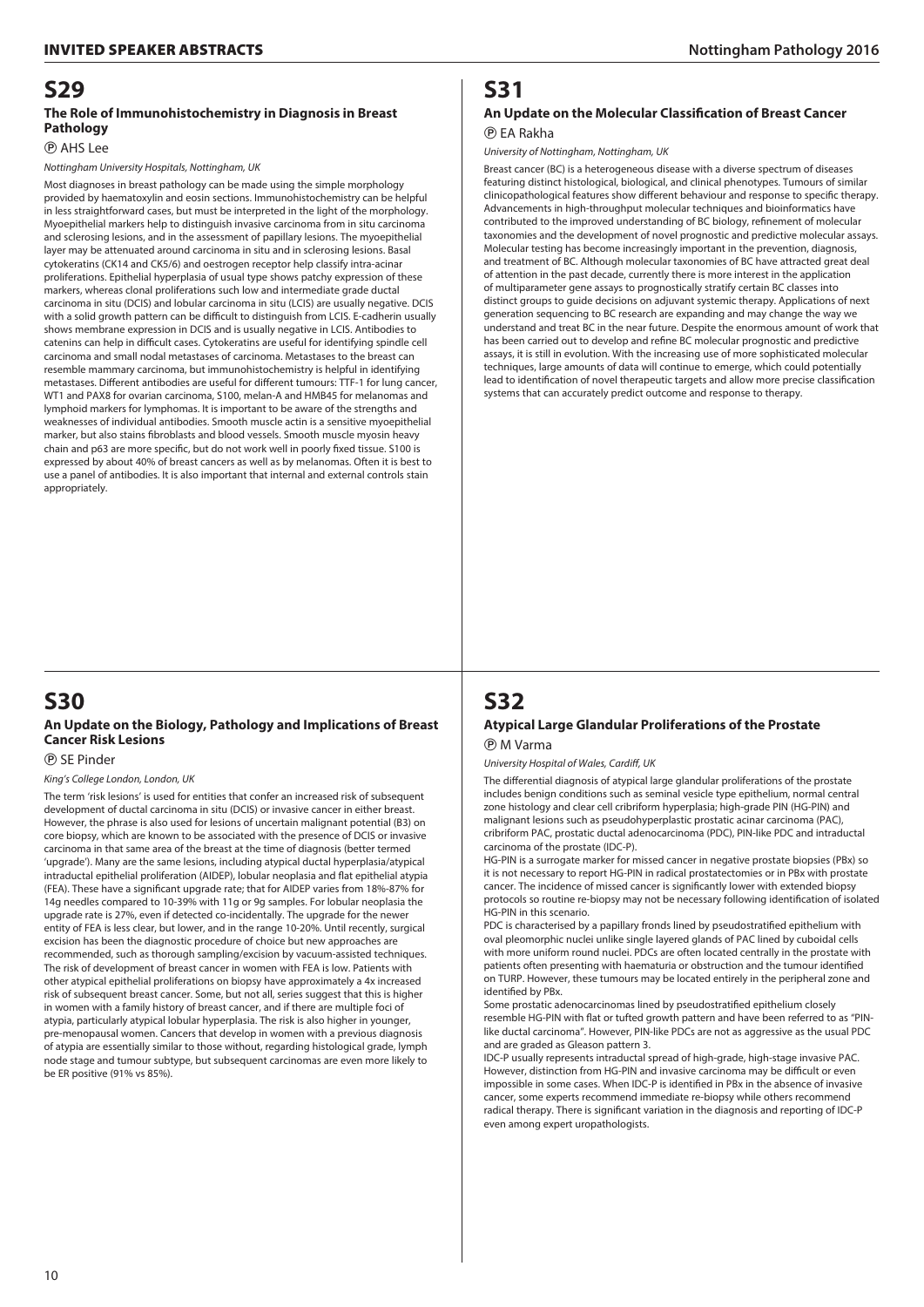#### **An Introduction to the New Grading System for Prostate Cancer** P DM Berney

*Queen Mary University of London, London, UK*

The Gleason grading system has been in use for over 40 years and has undergone many revisions. After the 2005 ISUP revisions, one might have expected a period of stability, however it became clear that certain patterns wer being interpreted differently by different centres, and that there was increasing evidence that some patterns, such as rounded cribriform glands, although traditionally assigned Gleason pattern 3, had a worse prognosis. A second concern was the clinican and patient interpretation of a grading system which ran from 2-10, when 6 was the lowest score seen on prostate biopsy. A third concern was evidence that Gleason score 3+4=7 showed highly significant separation from Gleason score 4+3=7, in a number of large cohorts, and that this information was underutilised by some of the tools used to predict prognosis in prostate cancer. In 2014, over 50 pathologists and clinicians met at a meeting in Chicago organised by ISUP to reach consensus on these issues. There was consensus about the removal of both rounded cribriform glands and glomeruloid glands into pattern 4. There was also consensus that a system of grade groups, originally devised by Dr J Epstein be introduced. The grade groups from 1-5 allows both separation of Gleason 3+4=7 (Grade group 2) from Gleason 4+3=7 (Grade group 3) and also is a system easily interpretable by patients and clinicians. The system has been included in the 2016 WHO classification of genito-urinary malignancies. Evidence will be presented from both radical prostatectomy and biopsy data, validating the strength of grade groups in terms of both PSA relapse and death from disease. Other current issues in grading include the role of including the percentage of high grade disease seen, and also whether to give overall grade and percentage assessments for each case or whether information from individual prostate cores should be used, taking the 'worst' grade and percentage seen. These differences may lead to great changes in individual patient management. These changes will have many practical implications in terms of pathologist workload, but may lead to greater clarity and accuracy of prognostic information for clinicians, especially when dealing with diagnostic prostate biopsies.

# **S35**

#### **Pathology and Imaging in Prostate Cancer** P HU Ahmed

*University College London, London, UK*

The current diagnostic pathway is inaccurate as it relies on sampling the prostate without a visible lesion. Ultrasound simply allows the user to see the prostate but not a malignant phenotype. As a result, multi-parametric MRI is increasingly used prior to biopsy to determine what might reside in the gland so that the operator can make a decision about whether to biopsy and if a biopsy is considered to more accurately deploy the needles. As a result, key questions have arisen which the speaker will delve into. Can we avoid a biopsy in men with a negative MRI? Can we target alone or are systematic biopsies required? Are MRI - invisible malignant areas important since they have not declared a clinically visible phenotype? Can we apply our current risk stratification systems on targeted biopsies? Is the new prognostic grouping for Gleason scores the right way to go? Can we selectively treat areas of the prostate rather than the entire prostate? The new imaging based paradigm has given rise to many critical questions for which we do not yet have all the answers.

### **S34 What the Clinician Wants in Prostatic Biopsy and Prostatectomy Reporting**

#### (P) TJ Walton

*Nottingham University Hospitals NHS Trust, Nottingham, UK*

Good decision-making underpins good surgical care and outcomes. Nowhere is this more true than in prostate cancer management. In this regard the histopathologist plays a key role informing routine decision-making in multidisciplinary team meetings, in theatre and in outpatients. In this lecture Mr Tom Walton, Consultant Urological Surgeon and Urology Cancer Lead at Nottingham University Hospitals NHS Trust, uses clinical scenarios and intraoperative video footage to give a personal perspective on how pathology reporting impacts upon clinical practice.

# **S36**

### **Prostate Cancer: Molecular and IHC Approaches**

P C Magi-Galluzzi

*Cleveland Clinic, Cleveland, Ohio, USA*

Immunohistochemistry (IHC) has become an essential tool in the evaluation of prostate needle biopsies (NBx) to help establishing an initial diagnosis of limited prostate cancer (PCA). ERG protein expression and PTEN protein loss have been proposed as potentially useful markers to distinguish intraductal carcinoma from high-grade prostatic intraepithelial neoplasia. Another diagnostic role of IHC is to confirm or exclude the prostatic origin of a high-grade tumour in primary or metastatic setting, where PCA may be confused with nonprostatic carcinomas. PTEN loss is infrequent in clinically insignificant PCA; accordingly PTEN loss in Gleason score 6 PCA on NBx indicate a higher likelihood of clinical significant PCA and of upgrading at radical prostatectomy, with important implications for patients who are potential candidates for active surveillance (AS). Tumour volume in a discontinuous NBx core may also impact AS eligibility. A recent study has shown that ~25% of discontinuously involved NBx cores showed tumour foci with discordant ERG/SPINK1 status, consistent with multiclonal disease. Clonal assessment may have a potential clinical impact in candidates for AS. Over the past several years, a multitude of tissue-based molecular tests and algorithms has been developed to enhance diagnostic accuracy, improve pre-treatment and posttreatment patient risk stratification, and identify aggressive versus indolent PCA to facilitate therapeutic decision-making. Some of the tests currently available are useful to decide who to rebiopsy and to reduce the number of unnecessary biopsies; others are useful to distinguish aggressive from indolent tumours and decide who to surveil or treat. Each test assesses the presence or absence of a differing but specific set of genes known to be associated with PCA risk and provide patient and treating clinicians with a "risk score" that may be helpful in deciding whether a patient can confidently choose AS or require early treatment.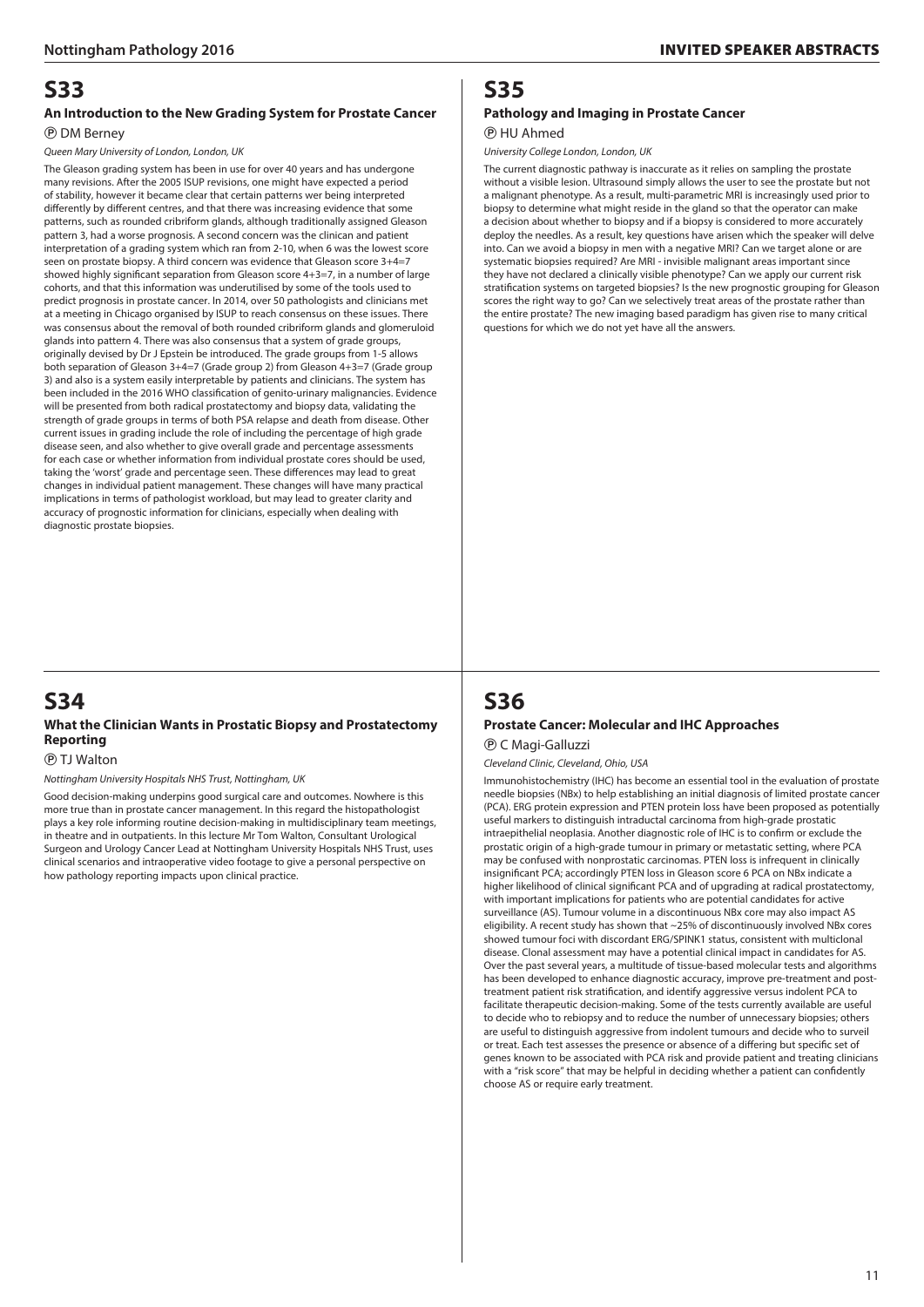### **Cancer Immunotherapy**

P LG Durrant

*University of Nottingham, Nottingham, UK*

Checkpoint inhibitors have validated the concept that T cells can be an effective therapy for cancer, giving durable responses in metastatic disease. One of the reasons that some cancers are more sensitive to this type of therapy is because they have a high mutational load. This includes chemically induced tumours such as melanoma, lung, renal and bladder but can also includes MSI colorectal cancer. However, many mutated-epitopes do not bind to MHC and/or are not recognized by the T cells. Such patients may t require a cancer vaccine that stimulates de novo T cell responses prior to checkpoint blockade. As T cells cloned from spontaneously regressing patients recognize tumour-associated epitopes, it seems logical to stimulate responses to these epitopes. They also have the advantage of being useful in a wide range of patients rather than requiring personalized vaccines. SCIB1 is a human IgG1 DNA vaccine encoding epitopes from gp100 and TRP-2. A phase I trial in metastatic melanoma patients showed that SCIB1 induced T cell responses and disease regression. Of particular interest were the patients with fully resected disease, all of whom remain alive 42 months (range 36-55) after their initial immunisation. Furthermore, preclinical studies have shown that SCIB1 synergises with anti-PD.1 therapy and a combination trial is planned. Alternative antigens may be post-translational modified proteins such as self-antigens modified by citrullination, which converts arginine residues in proteins to citrulline. Focusing on the intermediate filament protein vimentin, which is frequently expressed in tumour cells during epithelial-to-mesenchymal transition, we immunized mice with citrullinated vimentin peptides. Remarkably, a single immunization with modified peptide, up to 14 days after tumour implant, resulted in long term survival in 60-90% of animals with no associated toxicity. These results show how citrullinated proteins may offer attractive cancer vaccine targets.

### **S38 Viral Oncogenesis and Hepatocellular Carcinoma**

(P) WI Irving

*University of Nottingham, Nottingham, UK*

Around 75% of all hepatocellular carcinomas (HCC) arise in patients chronically infected with either hepatitis B or hepatitis C viruses. This review will discuss host, virological and environmental factors associated with the development of HCC, and how an understanding of disease pathogenesis may lead to improvements in the prognosis for patients diagnosed with HCC.

# **S39**

#### **GIST: An Expanding Molecular Landscape Driving a Molecular Diagnostic Service – What is New and Relevant**

P P Taniere; B O'Sullivan; M Smith; F Hughes; C Swift; O Cain; N Deshmukh

*Queen Elizabeth Hospital, Birmingham, UK*

Over 80% of GISTs carry a mutation in either KIT or PDGFR alpha; mutation testing is not mandatory prior to tyrosine kinase inhibitor prescription, but it is now current practice to test any GISTs, at the time of diagnosis on surgical resection specimen or diagnostic biopsy/fine needle aspiration. Tumours are tested for exons 9, 11, 13 and 17 of KIT and exons 12, 14 and 18 of PDGFR alpha. Very rare mutations have been identified in exons 8 and 14 of KIT. Testing is performed by Sanger sequencing or Next Generation Sequencing; the clinically relevant hot spot D842V mutation within exon 18 of PDGFR alpha can also be specifically targeted allowing quicker turn around time, using homebrew assay or commercial kits (Qiagen pyrosequencing kit). Mutation testing could also be performed on plasma; this represents an interesting approach to screen for secondary mutations in tumours progressing under therapy. GISTs which are wild type for KIT and PDGFR alpha represent a heterogeneous group of tumours; some of them are part of clinical syndromes (Neurofibromatosis type 1, Carney's triad, Carney-Stratakis syndrome) but most are sporadic. Any KIT/PDGFR alpha wild-type GIST requires SDHB expression assessment by immunohistochemistry. Loss of SDHB expression can be secondary to methylation of SDHC promoter or to a mutation within one of the SDH genes (mainly SDHA); mutation can be sporadic or germline. SDH competent wild type GISTs frequently have mutation within genes usually altered in cancers such as BRAF (Boikos et al. Jama Oncol 2016). It remains a group of 5% of GISTs lack abnormalities of KIT, PDGFRA, SDH, or RAS signalling pathways (quadruple wildtype GISTs).

# **S40**

#### **Is There a Role for Genetics in the Diagnosis of Undifferentiated Sarcomas?**

#### P N Pillay

*UCL Cancer Institute, London, UK*

Cancers are classified primarily on the basis of their tissue of origin. This classification system is used to inform diagnosis, prognosis and treatment. The recent large sequencing endeavours such as The Cancer Genome Atlas (TCGA) and International Cancer Genome Consortium (ICGC) have generated molecular (genomic, transcriptomic and methylation) profiles of tens of thousands of different cancer samples. The 100,000 Genomes project in the UK is also likely to contribute significantly to this emerging molecular classification of disease and would underpin the design of biologically relevant clinical trials enabling personalised medicine. Pancancer analyses of big data is in it's infancy but has already shown that one in ten cancer patients could be classified differently and therefore be eligible for different therapeutic options. This has major implications for sarcoma patients, up to 25% of whom cannot be classified into defined classes and are categorised as undifferentiated sarcoma or pleomorphic sarcoma NOS (not otherwise specified). This talk will focus on the promise of pan cancer analysis for the pathological classification of sarcoma and the utility of genomics and epigenomics in the understanding of the biology of tumours of mesenchymal origin.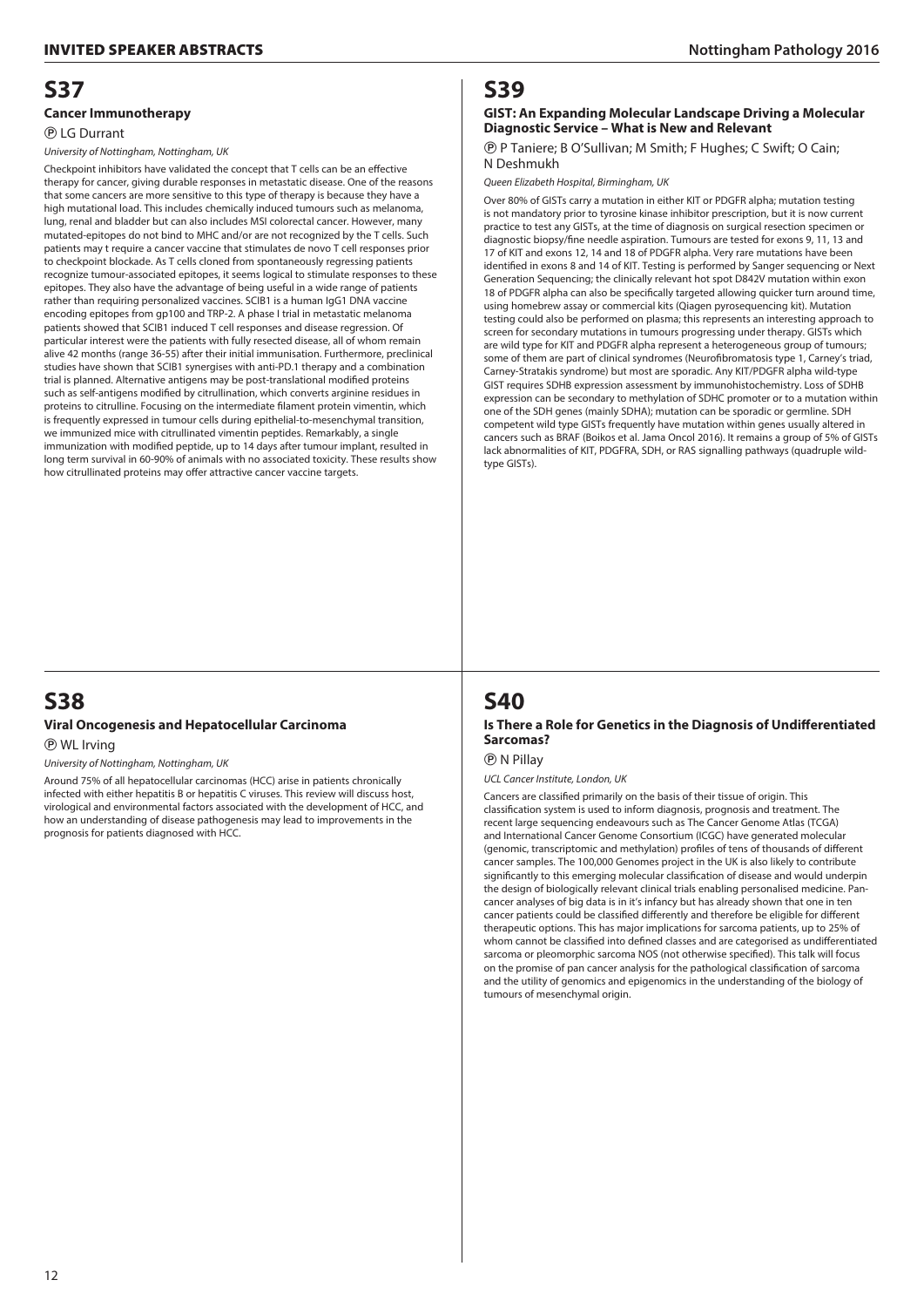#### **Molecular Pathology of Bone Tumours – Getting More Accurate Diagnostic, Prognostic and Predictive Information**

#### P MF Amary

*RNOH, London, UK*

With rare exceptions, until recently, bone tumours were classically diagnosed on morphological grounds with the aid of clinical / radiological correlation. Molecular genetics is increasingly paying an important role not only in the diagnoses of unusual cases but also in stratifying patient for different treatment modalities. Data generated from different studies, including large scale DNA and RNA sequencing has shown recurrent alterations associated with specific tumour types. Some of these alterations have been included in clinical practice. Benign and malignant central cartilaginous tumours are associated with IDH1 or IDH2 gene mutation. High-grade central chondrosarcomas may show loss o CDKN2A and /or TP53 alterations. Dedifferentiated chondrosarcoma, with or without osteosarcomatous differentiation, may be diagnosed even in the absence of a well-differentiated cartilaginous component via the detection of IDH1 or IDH2 gene mutation. Mesenchymal chondrosarcomas are associated with HEY1-NCOA2 fusion transcript. Identifying this transcript helps to differentiate these tumours from other round cell or chondroblastic sarcomas. Epiphyseal osteoclast-rich tumours: giant cell tumour (GCT) and chondroblastoma are associated with alterations in H3F3A or H3F3B genes. Although the diagnoses of these lesions is not challenging in the majority of the clinical cases, in unusual cases or small biopsies, the detection of these alterations may lead to the correct choice of treatment. In GCT, treatment with Denosumab is now an option to precede surgery in large tumour volume cases or sites in which the surgical procedure would be difficult. FGFR1 gene amplification, found in 20% of HG osteosarcomas that respond poorly to chemotherapy, is currently used as a tool to stratify patients for inclusion into clinical trials. Molecular genetics studies have also defined a new subtype of bone sarcoma associated with BCOR-CCNB3 fusion transcript.

# **S42 Stem Cells and Lineage Commitment in Bone Tumours**

P AE Grigoriadis

*King's College London, London, UK*

Primary bone tumours represent a large heterogenous group of malignancies that originate in bone, and are distinct from bone tumours that arise as a result of metastasis from carcinomas such as breast, lung and prostate. Primary bone tumours range from benign lesions, such as osteoblastomas and osteochondromas, to highly aggressive malignant tumours that include osteosarcoma and chondrosarcoma to name but a few. Each of those are characterised by marked inter- as well as intratumour heterogeneity. Regardless of the bone tumour type, the general molecular and cellular mechanisms that result in transformation of normal bone tissue to cancerous tissue are largely unknown. There are large-scale efforts that are ongoing in many laboratories, that are aimed at understanding the genetic basis of bone tumour pathogenesis through high-throughput genomic and sequencing approaches with a view to identify germline and/or somatic mutations that drive tumour formation. Alternative and complementary approaches involve gaining a better understanding of the cell biology of bone cell transformation, to identify the specific cell population(s) that are targets for mutations and transformation, as these cells are likely to be responsible for not only tumour initiation, but propagation, recurrence and chemoresistance, as well as metastasis. Significant advances have been made in recent years in identifying so-called cancer stem cells and/or tumour-initiating cells in haematopoietic malignancies and carcinomas, however, the identification of such cells in bone tumours are only beginning to be elucidated, and represent an exciting future area of discovery. This presentation will discuss the rationale behind identifying cancer stem cells in bone, and will describe the cellular, molecular and animal model systems being used by many laboratories to identify the specific mesenchymal lineage and/or osteogenic stem/progenitor cells that drive bone tumour formation.

# **S43**

#### **The Expanding Family of Ewing's and Related Tumours** P F Puls

*Sahlgrenska University Hospital, Gothenburg, Sweden*

Ewing's sarcoma is the prototypical sarcoma with "small round blue cell tumour" (SRBCT) morphology arising in soft tissue and bone. Classical Ewing's sarcoma is molecularly characterized by gene fusions between EWSR1/FUS and a member of the ETS family of transcription factors. As FISH and RT-PCR analyses now complement almost every newly diagnosed case of Ewing's sarcoma, there is increasing interest in SRBCT sarcomas lacking the typical EWS/FUS-ETS rearrangements, tentatively labelled "Ewing's-like sarcomas". In recent years, other recurrent gene-fusions have been identified in this group. The two largest subsets are primitive sarcomas harbouring CIC-DUX4 and BCOR-CCNB3 gene fusion as well as few variants, in which CIC or BCOR have different fusion partners. Morphological and clinical overlap with classical Ewing's sarcoma is broad. However there is increasing knowledge about what separates CIC-DUX4 and BCOR-CCNB3 sarcomas on morphological, clinical and genetic level from classical Ewing's sarcoma. CIC-DUX4 sarcomas arise in variable anatomic regions predominantly within the soft tissues in a wide age-range and show a primitive, but variable morphology. BCOR-CCNB3 sarcomas arise preferentially in bone in young males. Morphologically, BCOR-CCNB3 sarcoma overlaps with Ewing's sarcoma, but some cases show a plump spindle cell morphology. It remains a matter of debate, if these groups represent separate tumour categories or should remain integrated within the family of Ewing's sarcoma. Morphological and clinical features are discussed as well as diagnostic strategies for correct classification and identification of genetic aberrations.

# **S45**

### **The Pathologist and the 100K Genome Project**

P M Jimenez-Linan

*Cambridge University Hospital, Cambridge, UK*

The 100,000 Genomes Project was launched in 2012. The aim is to sequence 100,000 whole genomes from NHS patients with cancer and rare diseases by 2017. The purpose of the project is to create a new genomic medicine service for the NHS with the potential to improve the prevention and treatment of these conditions. The project will be delivered in thirteen Genomic Medicine Centres (GMCs) across the NHS in England. The quality of the genomic sequence data relies on the quality of DNA extracted. Pathologists play a vital role in the rapid collection, handling and processing of the tumour samples and are critical in the selection of high quality, well-characterised tissue for DNA extraction and in the assessment of tumour cell content within the sample. This project is a prime opportunity for the improvement and integration of laboratory processes across the NHS and for the incorporation of genomic analysis as an integral part of diagnostic histopathology.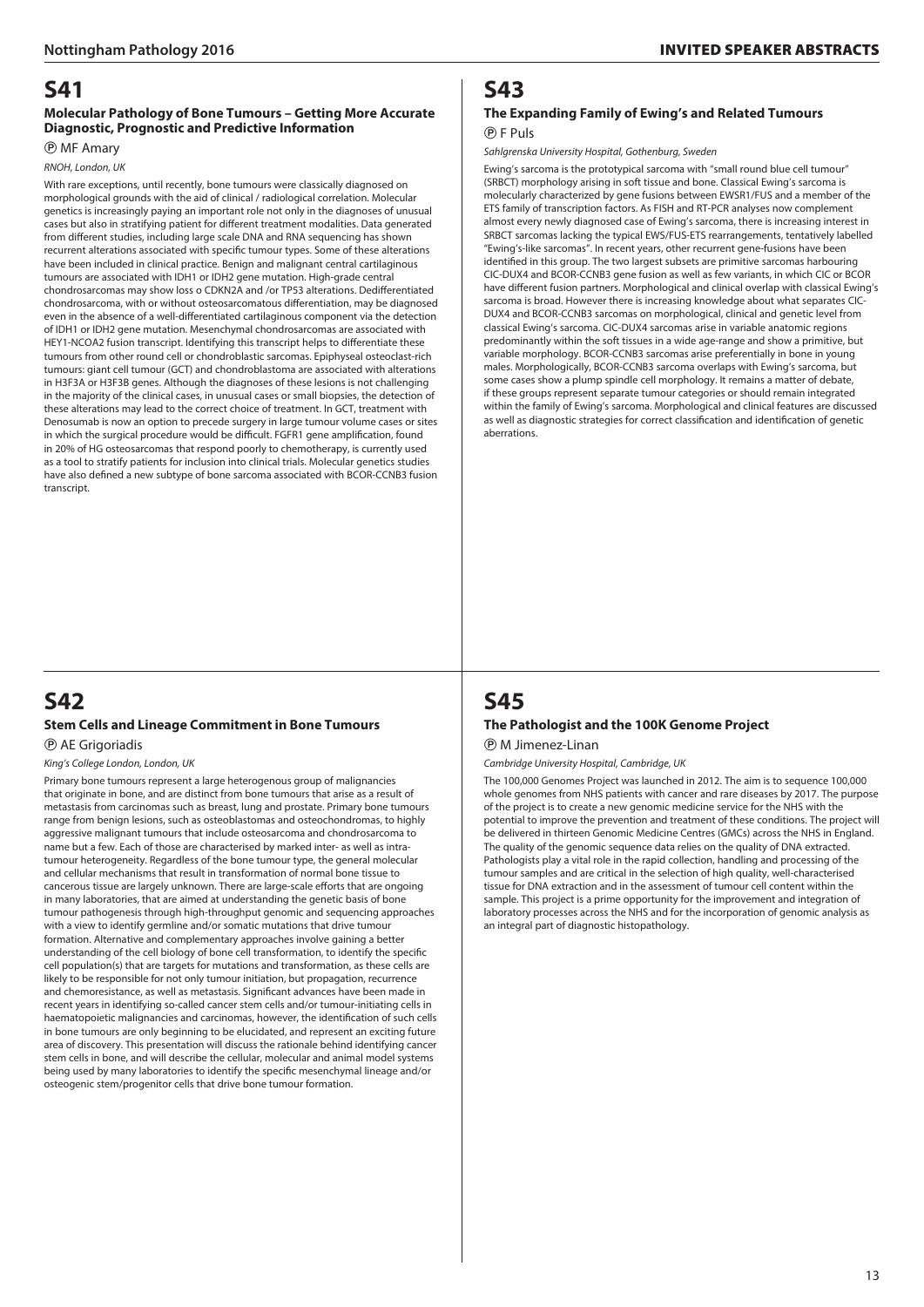#### **Principles of Next Generation Sequencing**

P A Sharif

*East Midlands Regional Molecular Genetics Laboratory, Nottingham, UK*

Next generation sequencing or massive parallel DNA sequencing has brought significant changes in the laboratory workflow and has allowed molecular diagnostic laboratories to test for increasing number of hereditary disorders. This same technology has applications in many areas of pathology. This talk will give an overview of the principles of next generation sequencing with reference to some of the commonly used sequencing platforms and discuss the relative advantages and disadvantages of these platforms. Issues related to data analysis, interpretation and storage of data will also be discussed.

# **S48**

#### **SMRT® Technology – A Paradigm Shift in Sequencing**  P S Picton

*Pacific Biosciences, Menlo Park, USA*

In an effort to overcome inherent challenges in the field of genomics, we sought to develop novel technology that pushed the boundaries of sequencing. The result, SMRT Sequencing, harnesses the natural process of DNA replication and enables real-time observation of DNA synthesis. With this unique technology, we equip innovative scientists and deliver the results needed to drive genetic discovery. As the field of genomics evolves, there is a growing awareness in the scientific community of the importance of long-read data. Long sequence reads improve mappability for resequencing and simplify de novo assembly. PacBio Systems allow you to directly sequence DNA and achieve long sequencing reads with uniform coverage. Our Single Molecule, Real-Time (SMRT) Sequencing technology consistently produces some of the longest average read lengths available in the industry (average > 10,000 bp, some reads > 60,000 bp). These long reads give you the ability to assemble high-quality de novo genomes, catalogue full-length isoforms, unambiguously align sequences, observe fully phased alleles, span repetitive elements and complex regions and resolve structural variants. An overview of the technology and applications will be presented.

### **S47 Next Generation Sequencing — Applications**

P XM Fernandez

*Thermo Fisher Scientific, Paisley, UK*

We are witnessing a paradigm shift in contemporary medicine, as genomic tools become pervasive in clinical research. Technological advances in the analysis of DNA and related molecules are bringing an increase in our understanding of disease in what is called precision medicine, the analysis of genetic variation is helping to redefine disease at the molecular level. Resources for -omics data are growing at an unprecedented pace following the wide-uptake of high throughput sequencing by life scientists. The challenge in harnessing all this genomic data is matched by the need to educate the key stakeholders. Biomedical researchers are being outpaced by the amount of data generated and struggle to interpret it. Thus, automated workflows and new algorithms are being developed to overcome the primary bottleneck (not data acquisition): interpretation. Voluminous genomic and biological data collections are being integrated into new tools.

# **S49**

#### **The Use of Proteomics in Diagnostics: Liver Fibrosis Biomarkers**

P B Gangadharan; A Kumar; E Barnes; P Klenerman; RA Dwek; N Zitzmann

#### *University of Oxford, Oxford, UK*

Proteomics can help to discover and quantify novel biomarkers and we show how this is achieved using liver fibrosis as an example. Liver biopsy is the reference standard for assessing liver fibrosis and serum biomarkers are less invasive. The severity of liver fibrosis can be determined using immunoassays. However biomarkers may be degraded due to sample storage conditions and therefore may not be detected using these antibody-based assays. Detection of biomarkers by mass spectrometry overcomes this disadvantage and the approach can be applied to all diseases.Two dimensional gel electrophoresis (2DE) was used to find differences in proteins in plasma samples from patients with varying liver fibrosis stages. The identified proteins were potential liver fibrosis biomarkers. Mass spectrometry can assay for biomarkers by detecting their tryptic peptides and fragments and was used to develop an antibodyfree assay. We are the first and only lab in the UK to use a novel absolute quantitation method which is the only biomarker assay using a universal calibration mix.Using 2DE, we identified several potential biomarkers for liver fibrosis which were analysed by Western blotting using plasma samples from patients with varying stages of liver fibrosis. Our novel biomarkers were promising when compared to the markers used in current liver fibrosis tests. A mass spectrometry assay was developed for the best novel liver fibrosis biomarker.We are working towards the first ever antibody-free biomarker assay for liver fibrosis. Our assay is nine times faster than conventional quantitation by mass spectrometry making our approach for absolute biomarker quantitation applicable for clinical use. This is also the only assay which can analyse all points of the calibration curve and determine the absolute concentration of the biomarker in a single acquisition. Our assay may help reduce the need for invasive liver biopsies and the approach could be used for any other disease.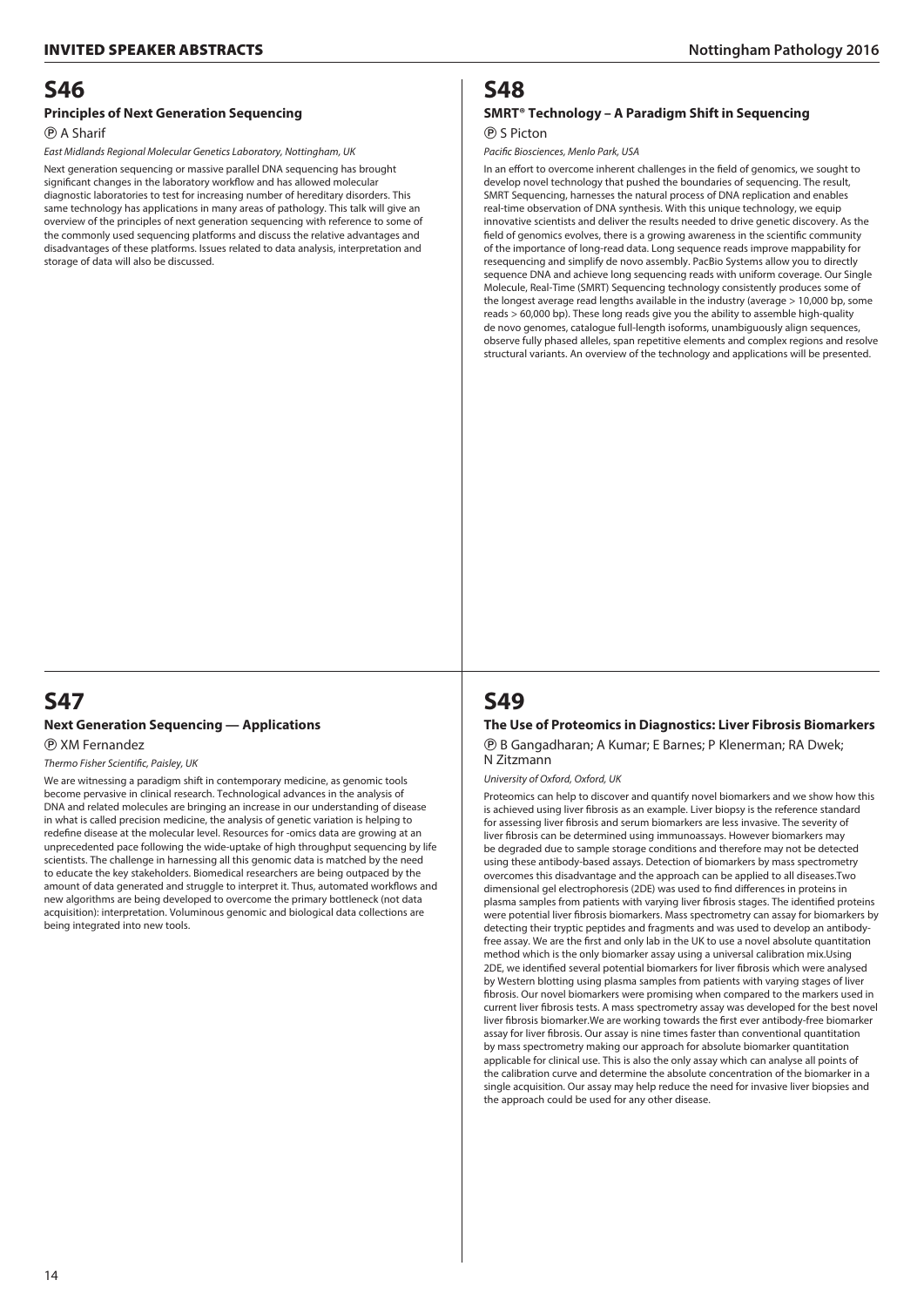#### **Metabolomics: Shedding Light on Human Health and Diseases**

J Wood'; A Lourdusamy'; J Ward'; D Barrett<sup>2</sup>; R Rahman';℗ D Kim<sup>2</sup> *1 Children's Brain Tumour Research Centre, School of Medicine, University of Nottingham, Nottingham, UK; 2 Centre for Analytical Bioscience, School of Pharmacy, University of Nottingham, Nottingham, UK*

Metabolomics has built a rich history for the analysis of small biomolecules which represent 'metabolite profiles' in biofluids, cell and tissue extracts. Since metabolites provide the phenotypic outcome of gene expression or metabolomic activities of a cell, global metabolite profiling can give a rapid snapshot of the cell physiology and provide insight into relationships between genotype and phenotype. Therefore, these profiles have been increasingly used in applications for human health and diseases including biomarker and drug discovery, and disease onset and progress monitoring. Here in Nottingham, we apply advanced analytical approaches to investigate complex biological and pharmaceutical problems in human and mammalian samples. A major area of investigation is the role of biological metabolites in important biological processes and disease states, particularly using liquid chromatography-mass spectrometry (LC-MS)-based metabolomics. I will present published and unpublished examples of metabolomics applications to illustrate how these techniques can be used for biomarker discovery of disease, disease diagnosis and drug discovery as a complementary method to current pathology techniques. For example, we investigated intra-tumour heterogeneity (ITH) in multiple glioblastoma (GBM) regions using LC-MS-based metabolite profiling and confirmed key metabolites that are biologically significant at invasive margin from which secondary tumours are most likely to arise. This is the first to address ITH with multi-region biopsies using advanced LC-MS-based metabolite profiling.